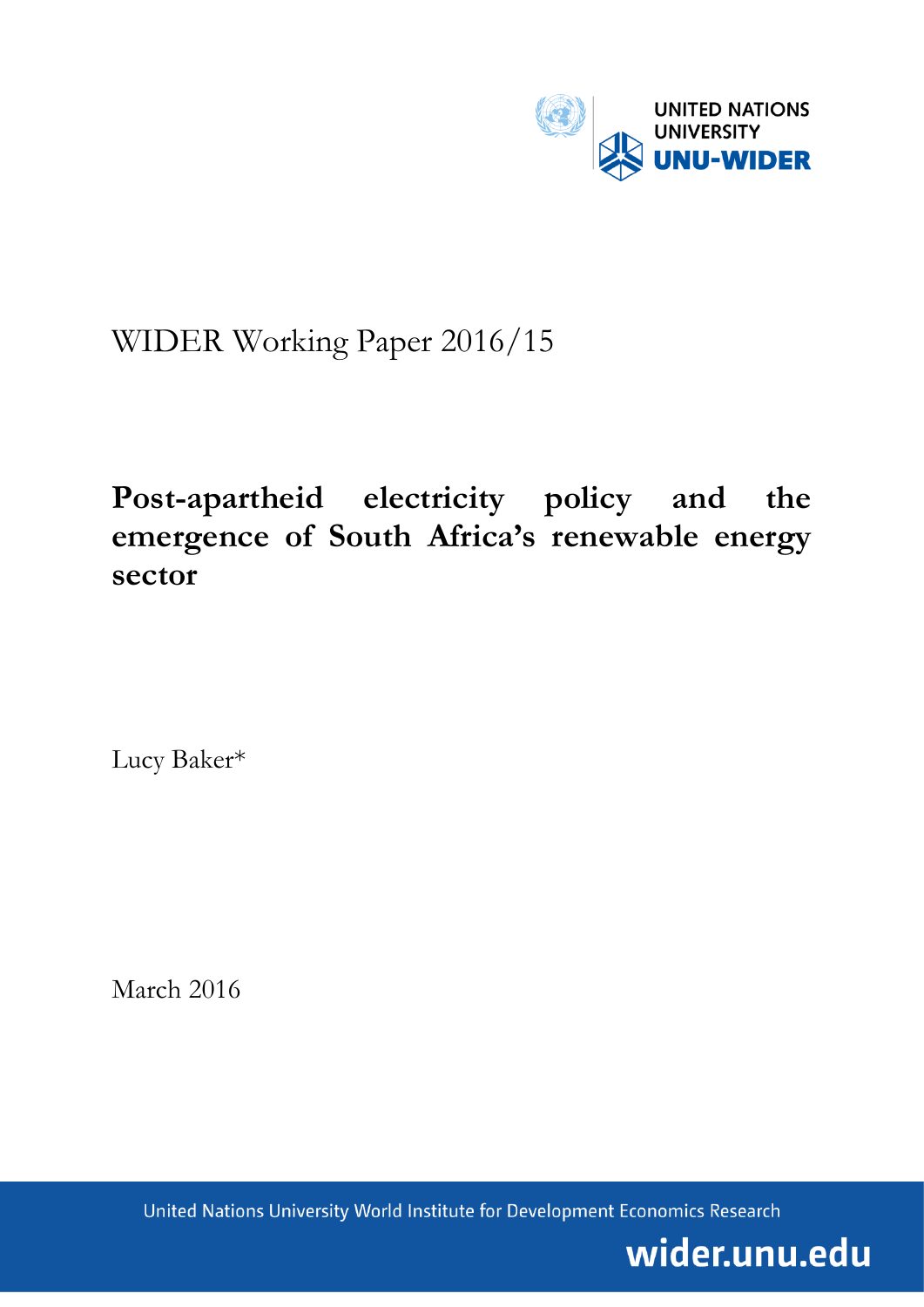**Abstract:** This paper situates South Africa's new renewable energy sector within the context of the country's electricity system and in turn its unique political economy. I chart major developments in the country's energy policy and governance since the end of apartheid and show how electricity policy is determined by economic, political, and technological factors. I examine the contested negotiation of key policies, which have been fundamental to the introduction of a renewable energy sector. I consider how the new renewable energy sector has evolved thus far and raise key challenges and concerns for its future development.

**Keywords:** South Africa, electricity, renewable energy, political economy, policy **JEL classification:** O38, Q28, Q48

**Acknowledgements:** Thank you very much to UNU-WIDER for the opportunity to undertake this work. Thank you to the Centre for Innovation and Energy Demand in the Science Policy Research, University of Sussex for the additional support. Thank you to friends and colleagues at the University of Sussex, Science Policy Research Unit and the University of Cape Town, Energy Research Centre for support and guidance. These include Steve Sorrell, Peter Newell, Jesse Burton, Hilton Trollip, Holle Wlokas, Kim Coetzee, Wikus Kruger, and Jiska de Groot. Thank you to the two reviewers for their very helpful comments and suggestions. Finally, thank you to the research participants who let me interview them, and who are not listed here in the interests of participant confidentiality.

Copyright © UNU-WIDER 2016

Information and requests: publications@wider.unu.edu

ISSN 1798-7237 ISBN 978-92-9256-058-4

Typescript prepared by Leslie O'Brien.

The Institute is funded through income from an endowment fund with additional contributions to its work programme from Denmark, Finland, Sweden, and the United Kingdom.

Katajanokanlaituri 6 B, 00160 Helsinki, Finland

The views expressed in this paper are those of the author(s), and do not necessarily reflect the views of the Institute or the United Nations University, nor the programme/project donors.

<sup>\*</sup> University of Sussex, United Kingdom, L.H.Baker@sussex.ac.uk.

This study has been prepared within the UNU-WIDER project on '[The Political Economy of Clean Energy Transitions](https://www.wider.unu.edu/node/369)'.

The United Nations University World Institute for Development Economics Research provides economic analysis and policy advice with the aim of promoting sustainable and equitable development. The Institute began operations in 1985 in Helsinki, Finland, as the first research and training centre of the United Nations University. Today it is a unique blend of think tank, research institute, and UN agency—providing a range of services from policy advice to governments as well as freely available original research.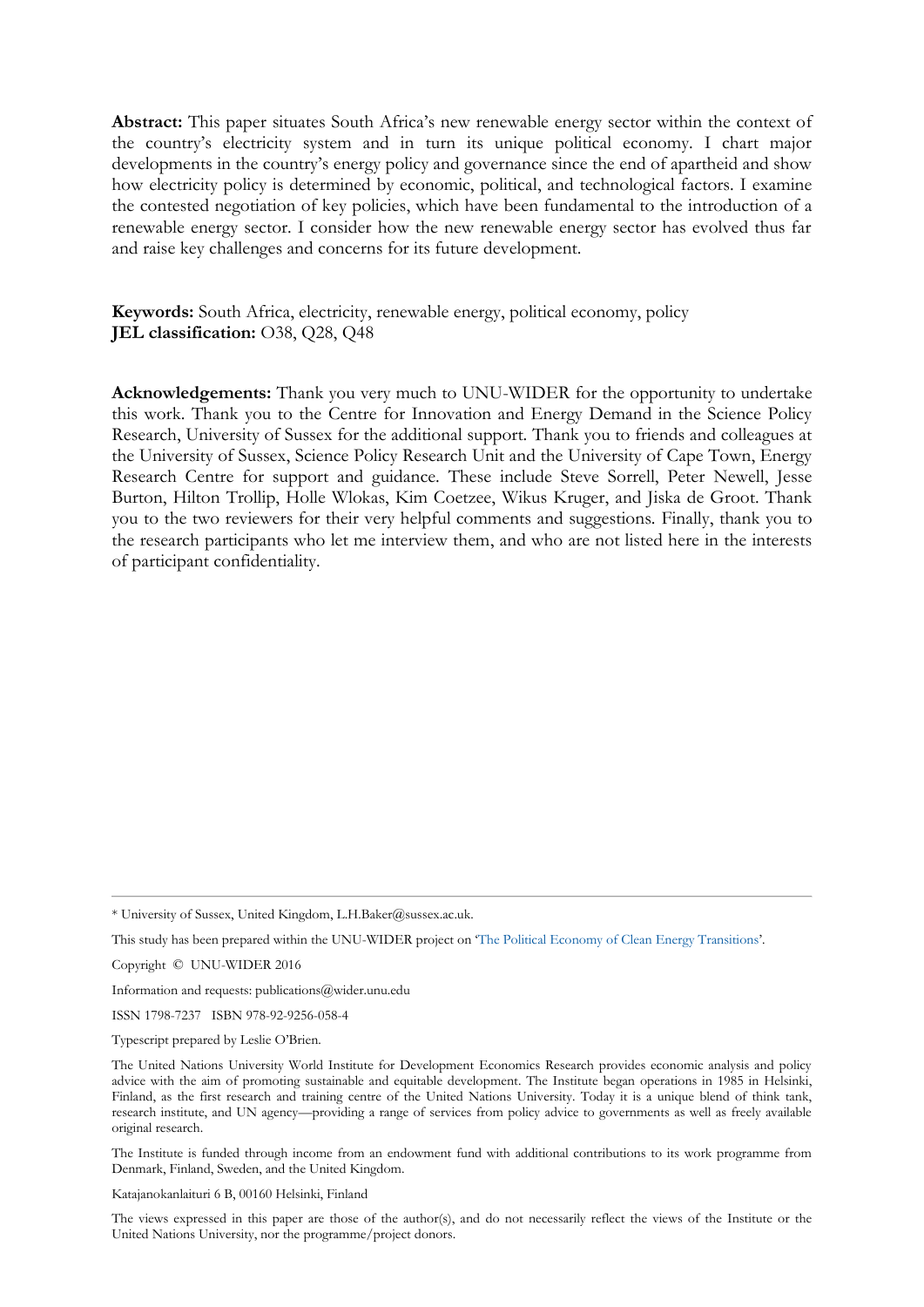#### **1 Introduction**

Recent developments in coal-dependent, carbon-intensive South Africa's electricity sector present something of a paradox. On the one hand, the country is now a leading destination for investment in renewable energy, scoring twelfth in Ernst and Young's latest Renewable Energy Country Attractiveness Index (RECAI 2015). Since the country's Renewable Energy Independent Power Producers' Programme (RE IPPPP) was launched in 2011, nearly 6,327 MW and 92 projects have been approved, of which almost one-third were connected to the grid by October 2015, constituting approximately two per cent of overall capacity (CSIR 2015). RE IPPPP is held up as an international model for the procurement of utility-scale renewable energy (Eberhard et al. 2014). In reflection of global trends, since mid-2015 solar photovoltaic (PV) and wind technologies have become cost competitive with South Africa's new build coal-fired power plants.

On the other hand, large-scale renewable electricity generated by independent power producers (IPPs) is feeding into a grid otherwise controlled by the state-owned monopoly utility, Eskom, which has depended almost entirely on abundant sources of historically low cost coal and generated 90 per cent of the country's electricity to date. This carbon-intensive electricity sector accounts for 45 per cent of national carbon emissions (237 Mt  $CO_2$ -equivalent in 2010). While Eskom continues to build more coal-fired power plants, it is also experiencing a financial and supply-side crisis, the culmination of events over decades. The most recent symptoms of this crisis include load shedding in 2006 and 2008, and regularly since late 2014. Described as a 'monster of apartheid',<sup>1</sup> Eskom is now subject to growing indebtedness and received a negative outlook for its credit rating in November 2015. Meanwhile, a highly controversial 9.6 GW nuclear fleet is being pushed by the Presidency and explorations are under way for the extraction of shale gas.

In light of these competing parallel narratives, this paper asks how, why, and when South Africa's renewable electricity sector has emerged, and considers potential challenges for its future development. Focusing on shifts that have taken place in the country's electricity governance and policy-making from a period of generation surplus 2 in 1980s to the supply-side constraints of the present, the paper builds on earlier studies of South Africa's electricity policy (Pegels 2010; Baker et al. 2014; and Eberhard et al. 2014,) and provides an up to date analysis of complex and constantly evolving developments. The paper includes an examination of two key developments, the Renewable Energy Independent Power Producers' Procurement Programme (RE IPPPP) and the Integrated Resource Plan for Electricity (IRP), both launched in 2011. In addition to enabling the emergence of a renewable electricity sector, these two mechanisms were carried out under relatively transparent and participatory planning and procurement processes when compared to the secretive nature of decision-making in electricity and other sectors during the apartheid-era.

In theoretical terms, this paper develops the notion of a political economy of electricity policy, in order to understand how political and economic power and networks operating over and within South Africa's electricity sector are enforced by and enmeshed with technological factors. This in

<sup>1</sup> By government member, in interview, May 2010, anonymous.

<sup>2</sup> Note that 'surplus capacity' is a technical term that fails to account for the social reality that until 1993, only one-third of the population was connected to the grid.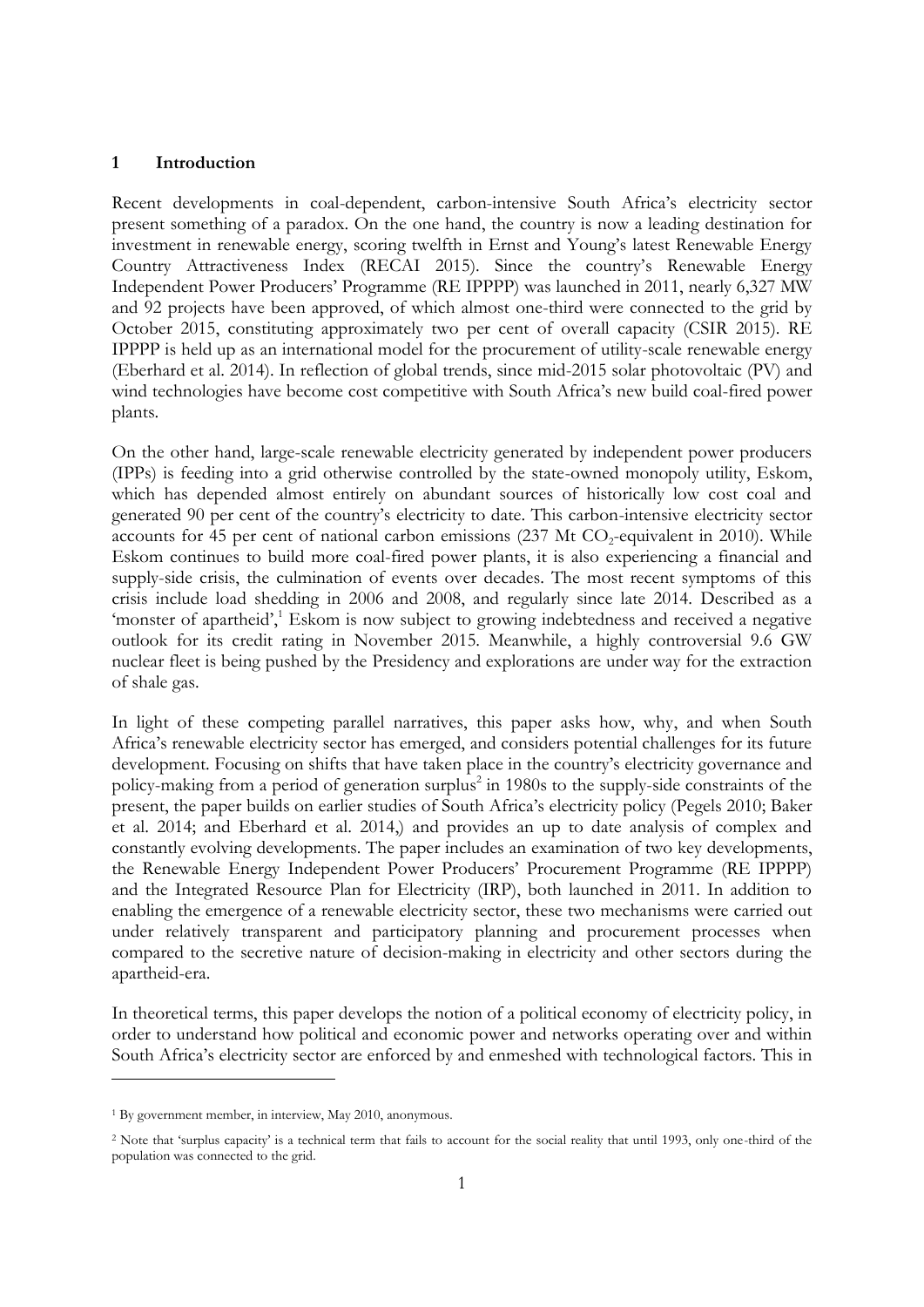turn has implications for the nature of the policy process as non-linear, complex, and inherently political (Keeley and Scoones 2003). The framework builds on previous contributions that link political economy with socio-technical transitions<sup>3</sup> in relation to South Africa's electricity sector (Baker 2014, 2016). In doing so, critical overlaps are identified between approaches from sociotechnical transitions and political economy. The framework is informed by the concept of the minerals-energy complex (Fine and Rustomjee 1996), which offers both a theoretical perspective on South Africa's political economy, as well as a description of its unique system of accumulation.

The paper is based on long-standing and extensive original field research on the political economy of South Africa's electricity sector. This includes primary data gathered in approximately 50 semi-structured interviews between 2010 and 2015 conducted with: members of the energy industry (electricity, coal, and renewables); energy intensive users; government departments involved in electricity policy; the National Energy Regulator of South Africa (NERSA); the utility Eskom; banks and financial institutions; research institutes; and civil society. The research is also informed by an in depth content analysis of grey literature, such as national policies and publications by government and industry, and a long-term and systematic consultation of media sources on energy in South Africa and globally, including: *Engineering News*, *Mining Weekly,* and *ESI Africa*. Given the breadth, complexity, and fast moving nature of the subject matter, the research inevitably contains some empirical gaps.

The structure of this paper is as follows. Section 2 puts forward an analytical framework for the political economy of electricity policy. Section 3 explores the key features of the MEC and recent shifts within it, particularly in the electricity sector and the current crisis. Section 4 provides a longer-term perspective on the governance and structure of Eskom. Section 5 explores the nature of post-apartheid policy-making and significant changes that have taken place since 1980s, particularly as regards the role of the Department of Energy (DoE) and other entities that undertake activities in its name. Section 6 examines the negotiation of the Integrated Resource Plan (IRP) for electricity, the country's first process for electricity planning and how its latest revision has since stalled over the controversial issue of nuclear power. Section 7 explores the emergence of the renewable energy independent power producers' procurement programme (RE IPPPP), which is followed in Section 8 with an examination of key challenges for the new renewable energy industry. Section 9 concludes.

## **2 Towards a political economy of electricity policy**

As this paper demonstrates, technology and economics are insufficient for an analysis of electricity policy, and therefore, 'politics- or the political economy, with its focus on actors and decision-makers, on institutions and regulations, and on past and present interactions-must be included' (Moe 2010: 1731). Here, the notion of a political economy of electricity policy incorporates concepts from socio-technical transitions, a wide-ranging literature, which draws originally from evolutionary economics (Dosi 1982), the sociology of technology (Hughes 1983; Rip and Kemp 1998), and more recently political science and theories of governance (Meadowcroft 2011). Specifically, this paper's approach follows Smith and Stirling (2007), who see technologies within a socio-technical system as embedded within complex socio-political and economic networks.

<sup>&</sup>lt;sup>3</sup> Specifically the multi-level perspective (MLP) (Geels and Schot 2007).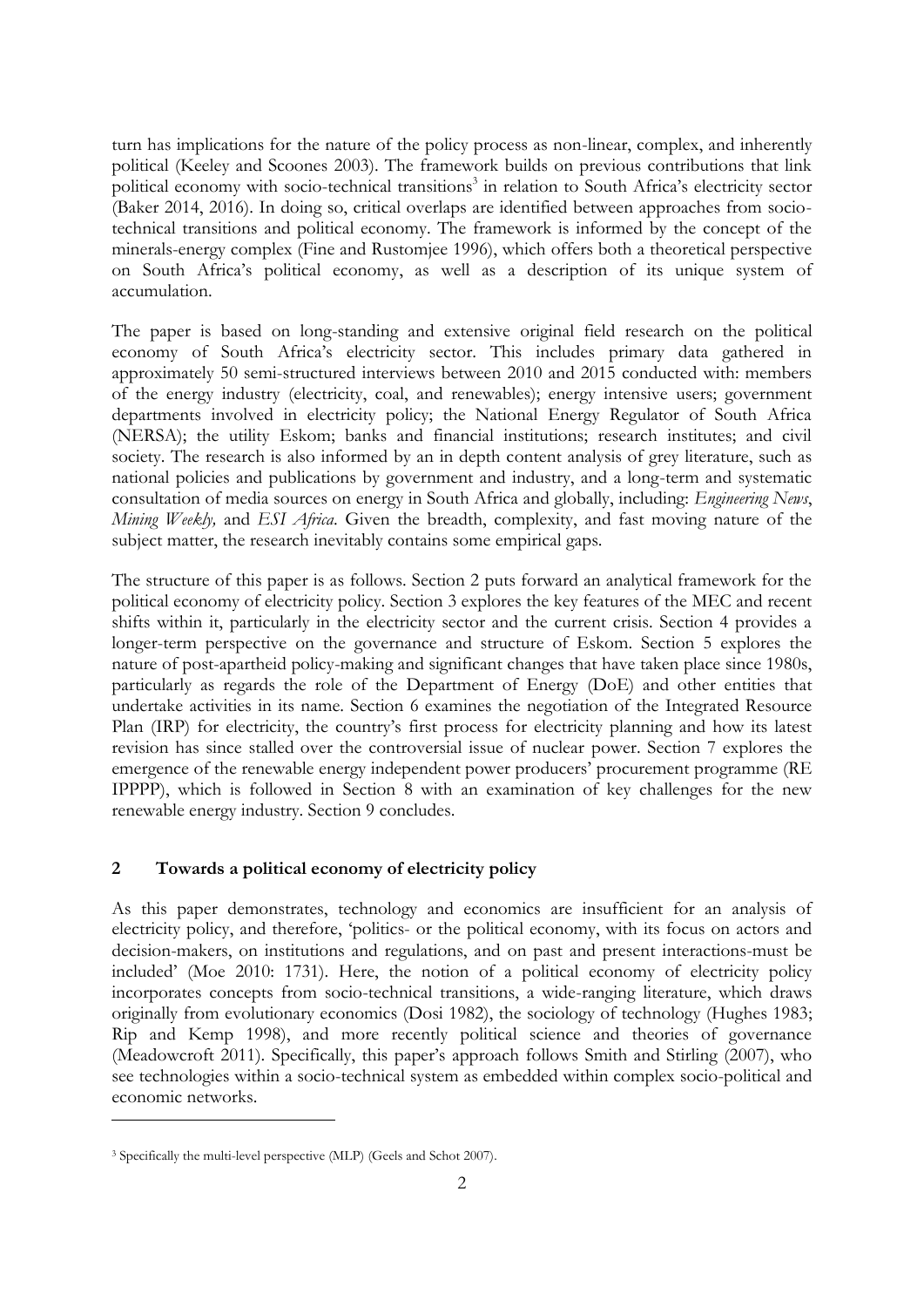While political economy provides valuable tools with which to analyse networks and institutions of economic and political power, socio-technical transitions conceptualizes technological change as unpredictable, long-term, and involving complex interactions between different actors (Elzen et al. 2004). The literature therefore overlaps in their understanding that for any transition political, economic, or technological—to take place, changes must take place at the level of supply and demand. Specifically, the term 'transitions' is central to both socio-technical transitions and political economy. For the latter it refers to South Africa's post-apartheid socioeconomic and political transition and the on-going struggle to uphold principles of justice and democracy (Michie and Padayachee 1997). For the former it refers to low carbon technological and societal shifts in response to the challenges of climate change mitigation and environmental sustainability. A number of other parallels can be identified between these two approaches: both place emphasis on linkages between developments, institutions, and actors at multiple levels; both talk about the need to revise and reconfigure structural changes and relationships, be that in technology, infrastructure, politics, economics, or institutions for any transition to take place (Rip and Kemp 1998); and both underline the importance of a historical understanding e.g. Hughes (1983: 2); Freeman and Louçã (2001: 48); Elzen et al. (2004); and Milonakis and Fine (2009).

A political economy of electricity policy is therefore necessarily context specific, understood via a localized exploration that includes political, economic, technological, and social complexities, institutional architecture, infrastructural and industrial development, comparative technological advantage, and geophysical factors (Rip and Kemp 1998). It allows for the consideration of historical power relations, the role of vested interests and key networks, and complex relationships between political and economic institutions and state and non-state actors involved in electricity governance. Given the path dependent nature of electricity, there are substantial challenges to any potential reorientation (Unruh 2002) and therefore any socio-technical transition will require fundamental shifts in technological development, policies, and infrastructure (Freeman and Perez 1988).

With such factors in mind, this framework challenges conceptions of the policy process and policy-making as objective and linear. Rather, as Ham and Hill (1993: 21) assert, 'the effectiveness of policies and policy-making processes cannot be assessed independently of analysis of the distribution of economic and political power within political systems'. The policy process therefore involves a multitude of actors in the public and private spheres as well as changes, incremental adjustments, or changes of direction. As Keeley and Scoones (2003: 22) elaborate, '…in practice, policies generally consist of a broad course of action (or inaction for that matter; see Smith 1976) or a web of interrelated decisions that evolve over time during the process of implementation'. As this paper seeks to demonstrate, following Wildavsky (1979: 387), policy is as much a process of decision-making as is a 'product of that process' for which reason, policy analysis 'should be shown not just defined'.

Taking such factors into consideration, the political economy of South Africa's electricity policy is characterized by the country's minerals-energy complex (MEC) (Fine and Rustomjee 1996). In descriptive terms this refers to a highly electricity and carbon-intensive economy based on the country's abundant and historically cheap sources of coal. Analytically, it offers a framework that can be used to address the economic legacy of apartheid, driven by the questions, what does the MEC 'tell us about power relations and "politics" in contemporary South Africa' and 'what does it imply for policy'? (Padayachee 2010: 2). On this point, Marquard (2006: 71) describes 'a number of overlapping policy networks… coordinated by what can be termed an "industrial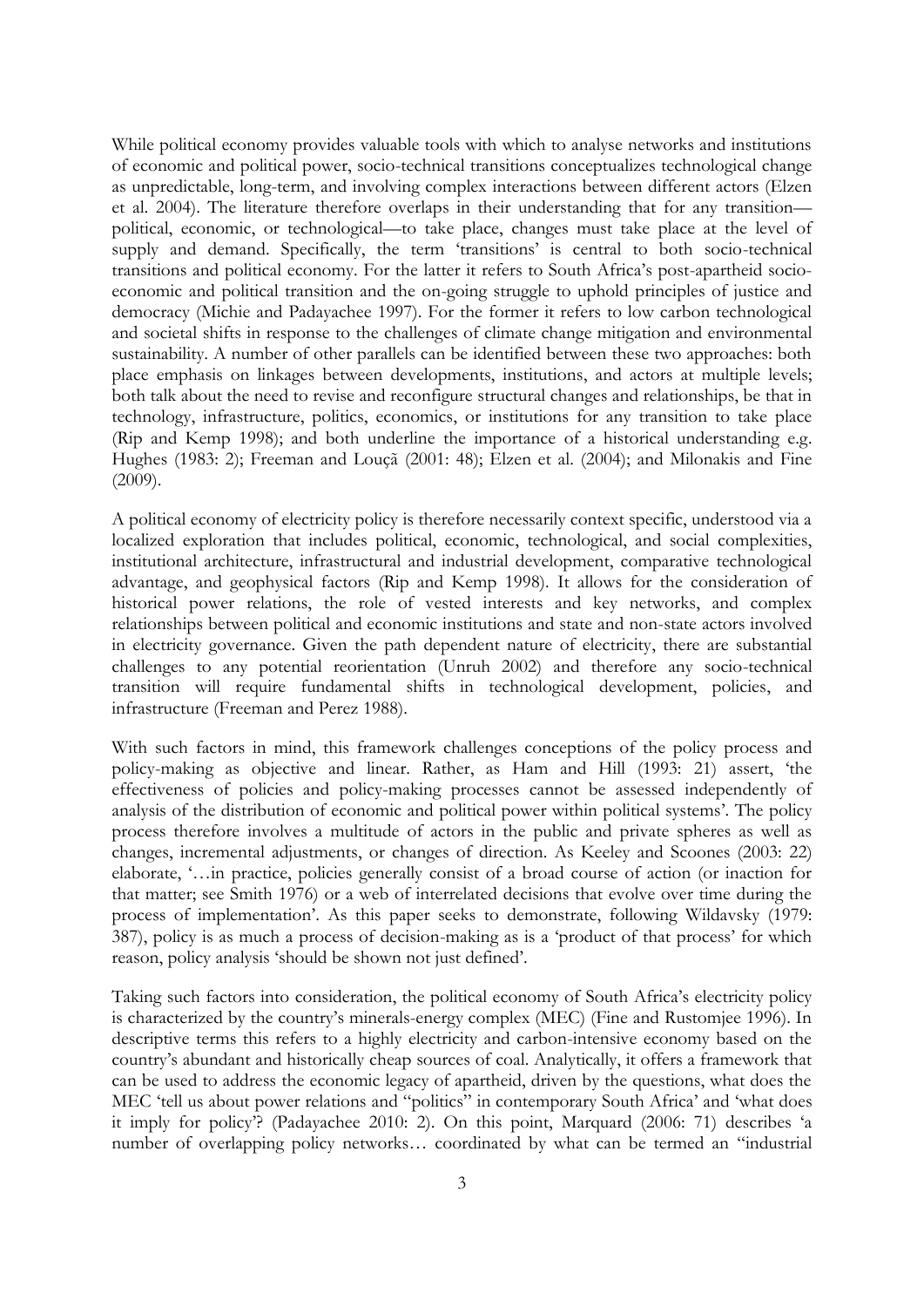policy elite" concentrated in agencies such as the Industrial Development Corporation and the state's economic planning machinery, with close connections to the political elite'. This relates to Freund's (2010) concept of an architecture that explores links and networks between the financial and private sectors, state-owned companies, and different sections of government. Such questions and perspectives inform the nature of this study. With this in mind, section 2 now situates South Africa's electricity sector within the MEC and explores some of the complex historic reasons that have led to the current electricity crisis.

#### **3 The minerals-energy complex and electricity crisis**

The MEC describes an evolving system of production and consumption originally based on the country's historical dependence on cheap and abundant coal, cheap labour based on racial divisions, to produce cheap electricity for an export-oriented industry based on raw and semiprocessed mineral products such as coal, platinum, iron ore, steel, and aluminium. South Africa's natural resource wealth however has not been evenly distributed (Harvey 2015). The MEC is accompanied by huge socio-economic development challenges in one of the most unequal countries in the world. These include a history of racial oppression and inequality, high levels of violence, an unemployment rate of 40 per cent<sup>4</sup>, and poor access to economic and social services such as health and education. Approximately 25 per cent of the population or 12.3 million people lack access to electricity (IEA 2011) despite a significant electrification programme after apartheid (Bekker et al. 2008).

As a vertically integrated monopoly, Eskom has been a key player in and beneficiary of the MEC and under apartheid, 'fulfilled a particularly important function in lubricating both the growth of MEC core sectors and the ascendance of large-scale private capital' (Fine and Rustomjee 1996: 97). To date Eskom has controlled the country's high-voltage transmission grid, 90 per cent of coal-fired generation plants, and 60 per cent of distribution, which is consumed by one-third of South Africa's customers. <sup>5</sup> The MEC's carbon and electricity intensity is illustrated by the fact that the country's 31 energy intensive users consume 44 per cent of the country's electricity. This group includes five major mining companies who also supply 80 per cent of the coal used by Eskom (Eberhard 2011): Glencore, Anglo-American, South 32 (demerged from BHP Billiton in 2015), Exxaro, and Sasol. A number of these energy intensive users were granted preferential tariffs, or 'special purchasing agreements' by Eskom during the early 1990s when the utility had substantial overcapacity.

However, in recent decades a number of the MEC's core features have been subject to change. Firstly, this can be identified in the evolving set of relationships and linkages between the country's state-owned companies, corporate capital, and a growing financial sector. As McDonald (2009: 20) surmises, the former MEC model of 'big state negotiating with big capital' has been replaced by a 'fragmented and rescaled state negotiating with more globally dispersed capital, in many different sectors with new technical demands'. Secondly, shifts in the MEC

<sup>4</sup> This includes formal job seekers as well as those who have given up finding work.

<sup>5</sup> Municipal distributors purchase electricity from Eskom Distribution and in turn supply about two-thirds of the country's customers. Municipal distributors account for 40 per cent of total electricity sales and are dominated by large metropolitan distributors such as City Power. Given that they depend on the revenue from their on-selling of electricity in order to provide other municipal services, this system has created perverse incentives to limit embedded generation within cities despite rising costs of electricity and shortages.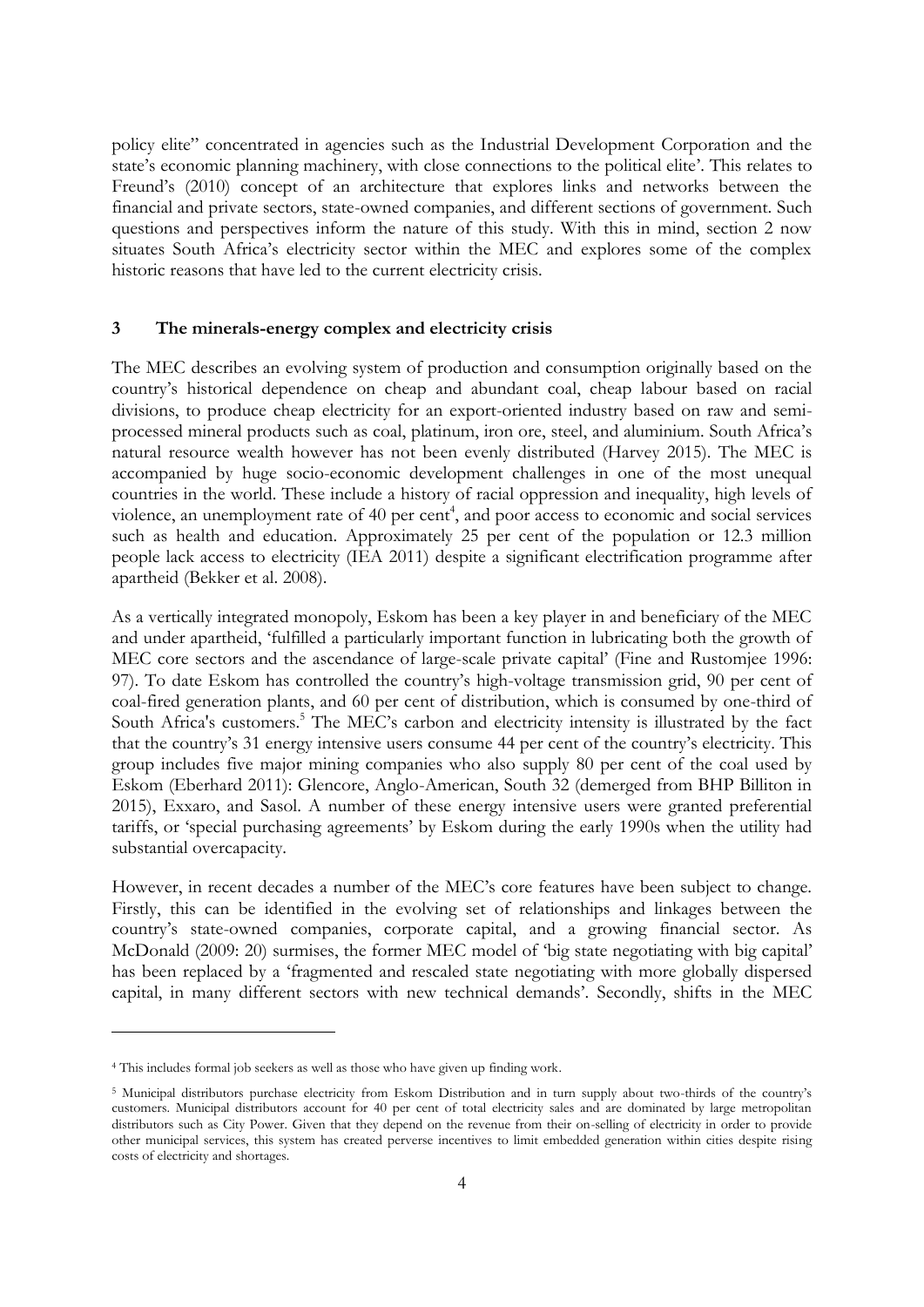include an increased contribution by financial and business services to the economy, which now constitutes 24 per cent of GDP (Bhorat et al. 2014), the creation of black industrial and financial elite under post-apartheid black economic empowerment legislation (Cargill 2010), and a declining contribution that mining makes to the national and international economy.

Notably, until 25 years ago South Africa accounted for 40 per cent of the world's mining industry but now only accounts for four per cent (Seccombe 2015). <sup>6</sup> The country's long-term weak economic growth rate and large budget deficit further poses a threat to its national credit rating. The complex and long-term reasons for the decline of the country's core industries include path-dependent inefficiencies and the inability to compete with the growth and expansion of China's manufacturing and control of the value chain. South Africa's industries have been further affected by rising national electricity prices. The country's coal supply chain has also changed: Eskom is no longer able to rely on ready supplies of cheap national coal resources, reasons for which include growing export demands, and the end of long-term coal contracts between tied coal mines and Eskom (Burton and Winkler 2014).

The country's on-going electricity crisis represents a further shift in the MEC. Since mid-1980s, South Africa has gone from a period of electricity surplus with some of the lowest electricity prices in the world as a result of over-planning and the construction of excess generation capacity (Dubash 2002), to capacity restraints, a supply side crisis, and imminent deficit. The country has seen a 250 per cent cumulative increase in electricity prices since 2008 (Pombo-van Zyl 2015), with further tariff increases predicted in the future. By October 2015, Eskom was facing a funding gap of R280-billion (Creamer 2015a). The crisis has contributed to lowering growth rates, discouraged private investment, exacerbated the country's large current account deficit, and pushed the cost of electricity way beyond the reach of the poorest households who are connected to the grid.

Reasons for South Africa's electricity sector crisis are deep seated and long-term,<sup>7</sup> and represent the culmination of complex events over decades (Pickering 2010). They include a legacy of mismanagement and disorganization by the utility; a failure by Eskom to enforce contracts with its coal suppliers (Olsen 2007); inadequate maintenance of the utility's older power stations, and of the coal silo for the Majuba Power Station, which collapsed in November 2014; the end of cheap coal supplies, discussed above; climate change mitigation commitments pledged in 2009; 8 and a failure by government to approve the construction of new generation capacity in the early 1990s as the following sections discuss.

Eskom faces a capital crisis and a cash flow crisis and since 2005, has failed to meet its target for an additional 17000 MW of generation capacity by 2018. Its ability to do so has been hampered by the fact that the construction of the Medupi and Kusile coal-fired power plants of approximately 4,800 MW each, is severely behind schedule. Both plants have experienced significant cost overruns and labour unrest (Yelland 2014). In addition to a loan from the African

<sup>6</sup> For instance, Glencore has experienced a 70 per cent share fall in the past four years and the country's steel industry formerly a state-owned monopoly and now dominated by Arcelor Mittal has been struggling to compete both globally and in domestic markets.

<sup>7</sup> For more in depth discussions see: Eberhard (2005, 2007); Trollip and Marquard (2014); and Baker et al. (2015).

<sup>8</sup> When President Jacob Zuma committed to reduce emissions by 34 per cent below current emissions baseline by 2020 and 42 per cent by 2025. This has since been formalized in the country's National Climate Change Response White Paper and South Africa's Intended Nationally Determined Contribution (INDC).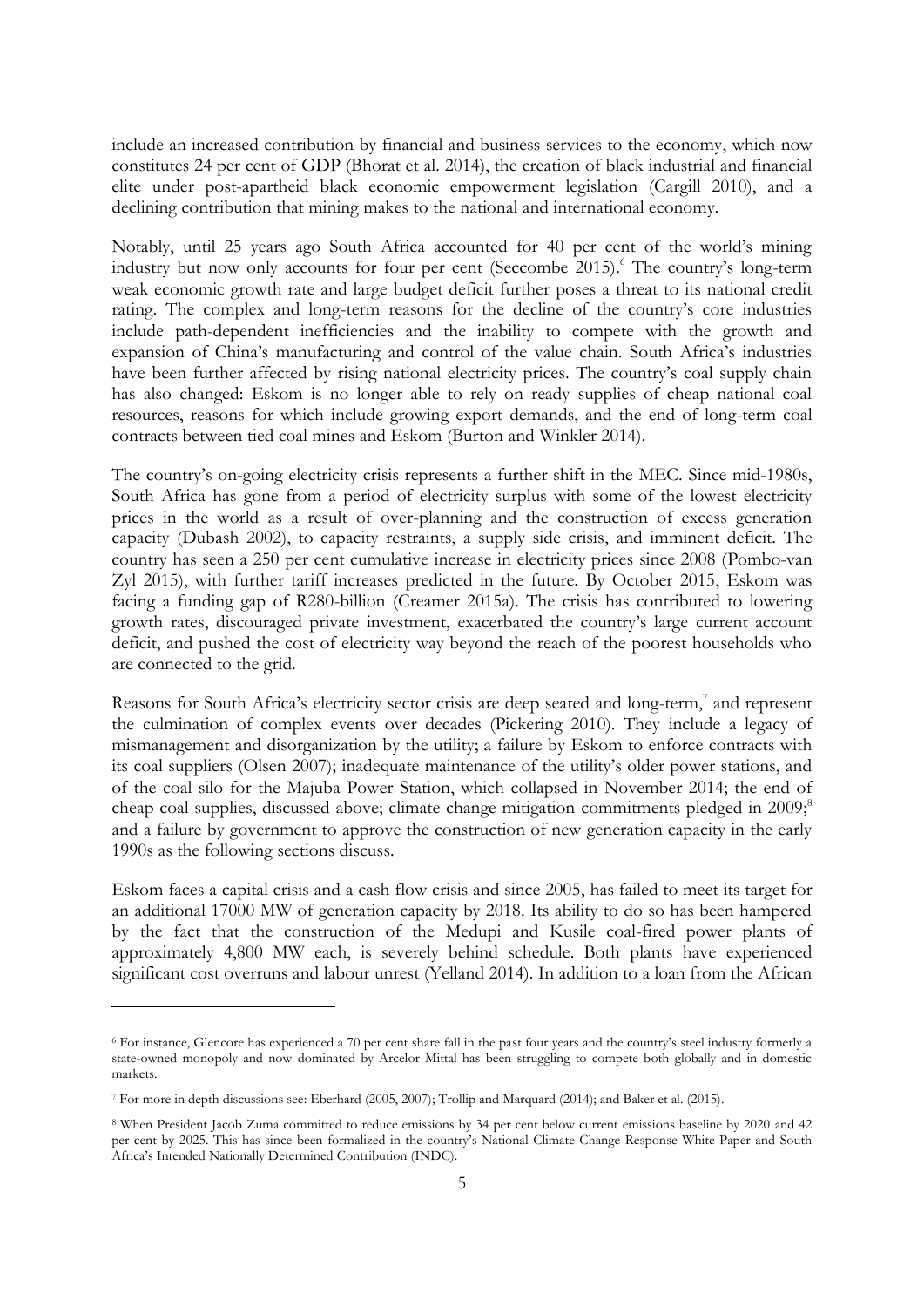Development Bank in 2009, in 2010 the utility received a US\$3 billion loan from the World Bank as a 'lender of last resort' of which the majority was for the Medupi (IBRD 2010: 1). To make up further shortfall in its supply, Eskom has been relying heavily on expensive diesel peaking plants but having long exhausted its budget to do this, and is now seeking further tariff increases. Electricity prices have tripled in real terms since 2005 (IEA 2014: 147). In addition to a commitment of R23 billion from National Treasury in 2015, the utility has also discussed the sale of its assets in order to raise the capital to fill an estimated funding gap of R200 billion (US\$17 billion) by 2018 (Reuters 2015). In January 2016, Eskom submitted a 16.6 per cent tariff increase request to NERSA in an attempt to recoup R22 billion worth of expenditure on diesel generated turbines in financial year 2013/2015 (Creamer 2016).

The crisis arguably presents a challenge to the dominance of Eskom as a monopoly utility. Eskom's monopoly is further challenged by embryonic processes for the procurement of independently produced power from renewable energy under RE IPPPP in addition to gas, coal and cogeneration, and small-scale rooftop solar PV (Baker et al. 2015). With this in mind, the following section now provides a longer-term perspective on Eskom's governance.

#### **4 Governing Eskom**

Eskom retained its monopoly status and side-stepped global trends of power sector liberalization in the 1980s and 1990s. This was due firstly to South Africa's political and economic isolation under apartheid and the absence of a heavy national debt burden, which meant that the country was not beholden to the loan conditionalities of structural adjustment; and secondly to the country's cheap and abundant supplies of indigenous coal and a well-developed transmission network. The 'standard model' of power sector liberalization, as endorsed by the World Bank (Gratwick and Eberhard 2008) was based on the notion that public ownership was hampered by poor technical and financial performance and high investment requirements. The standard model thus advocated a move away from a publicly-owned utility to one based on privatization, competition, and the unbundling of the utility into separate transmission, generation, and distribution companies (Dubash 2002). However in light of repeated failings, the model is now in demise (Williams and Ghanadan 2006; Yi-chong 2006), serving 'neither a descriptive nor a prescriptive role' (Gratwick and Eberhard 2008: 3958).

Nonetheless, in the mid-1990s attempts were initiated to unbundle South Africa's electricity sector when the Department for Public Enterprises (DPE) of the new democratic government announced plans to restructure Eskom alongside the country's four largest state-owned enterprises (Eberhard 2005). As a member of the energy intensive users' group explained [in interview, October 2010], this development 'was informed and motivated by the global privatization drive of the time and the strong belief that privatization was better than government following examples such as British Rail in UK', even though there was fierce resistance to this within the utility. Subsequently the 1998 White Paper on Energy Policy (DME 1998) set out a gradual liberalization of the power sector in line with the standard model, which would see the corporatization and outsourcing of various functions of Eskom. Notably, the White Paper anticipated the creation of a separate transmission utility and system operator, which would be owned by the state in the first instance but with a view to a possible future sale. The 1998 White Paper was followed by a cabinet memo in 2001 announcing that 30 per cent of electricity generation, including renewable energy, would come from IPPs, in turn followed by a cabinet ruling that Eskom no longer be allowed to build new electricity generation. Such a move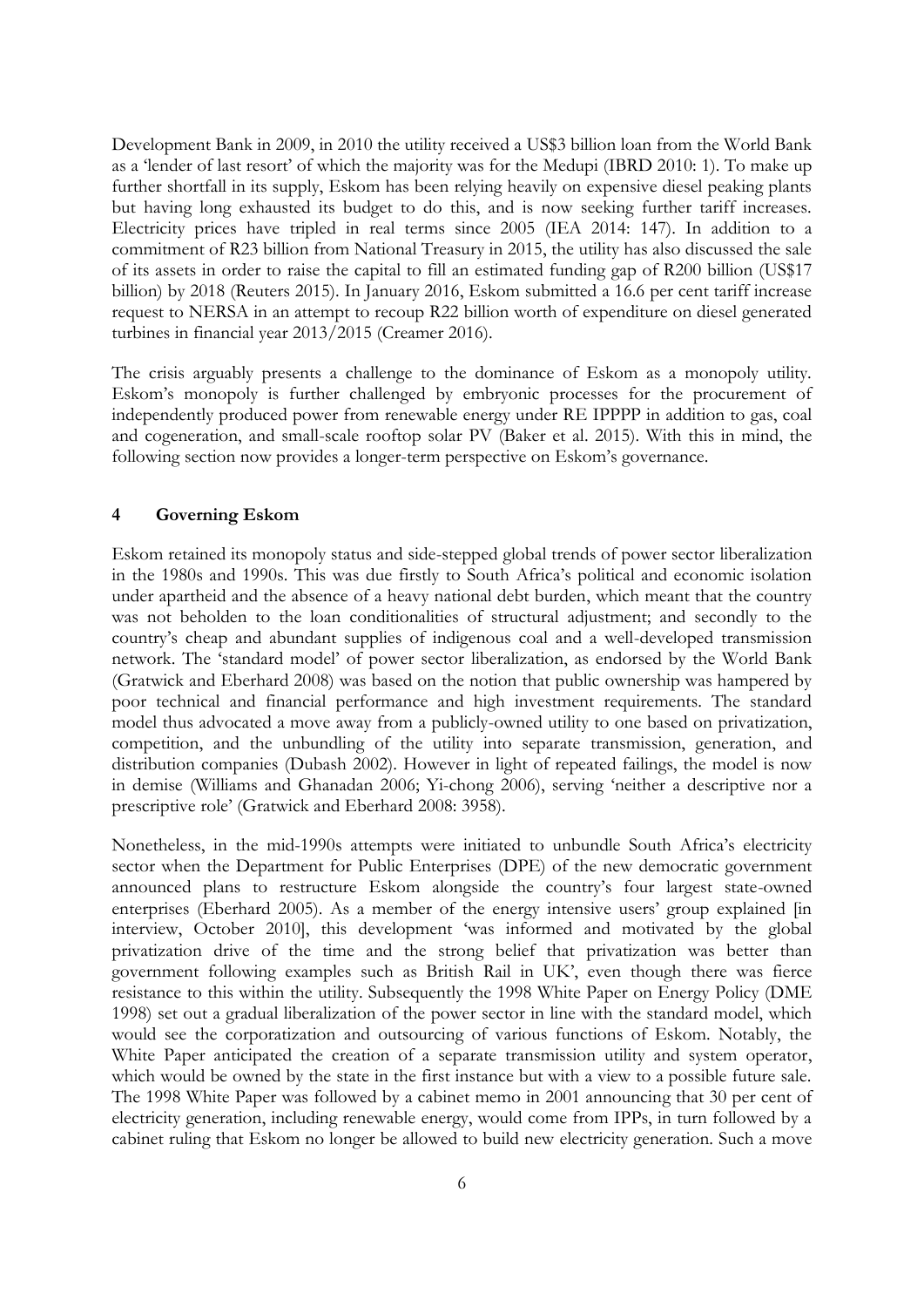was described by Eberhard (2007: 231) as South Africa's 'self-imposed' structural adjustment programme as part of broader attempts to improve efficiencies in government-owned entities.

The subsequent Eskom Conversion Act of 2001 required a corporate governance structure for the utility, which converted it from a statutory body to a public company and required that it pay tax and dividends for the first time. This would mean the formation of separate transmission and distribution bodies and the creation of different generating companies to create internal competition. Eskom's stakeholder-based electricity council was replaced by a board of directors with government represented by the Minister of Public Enterprises as Eskom's sole shareholder. The utility was formally converted to Eskom Holdings Ltd in 2002 (Gaunt 2008).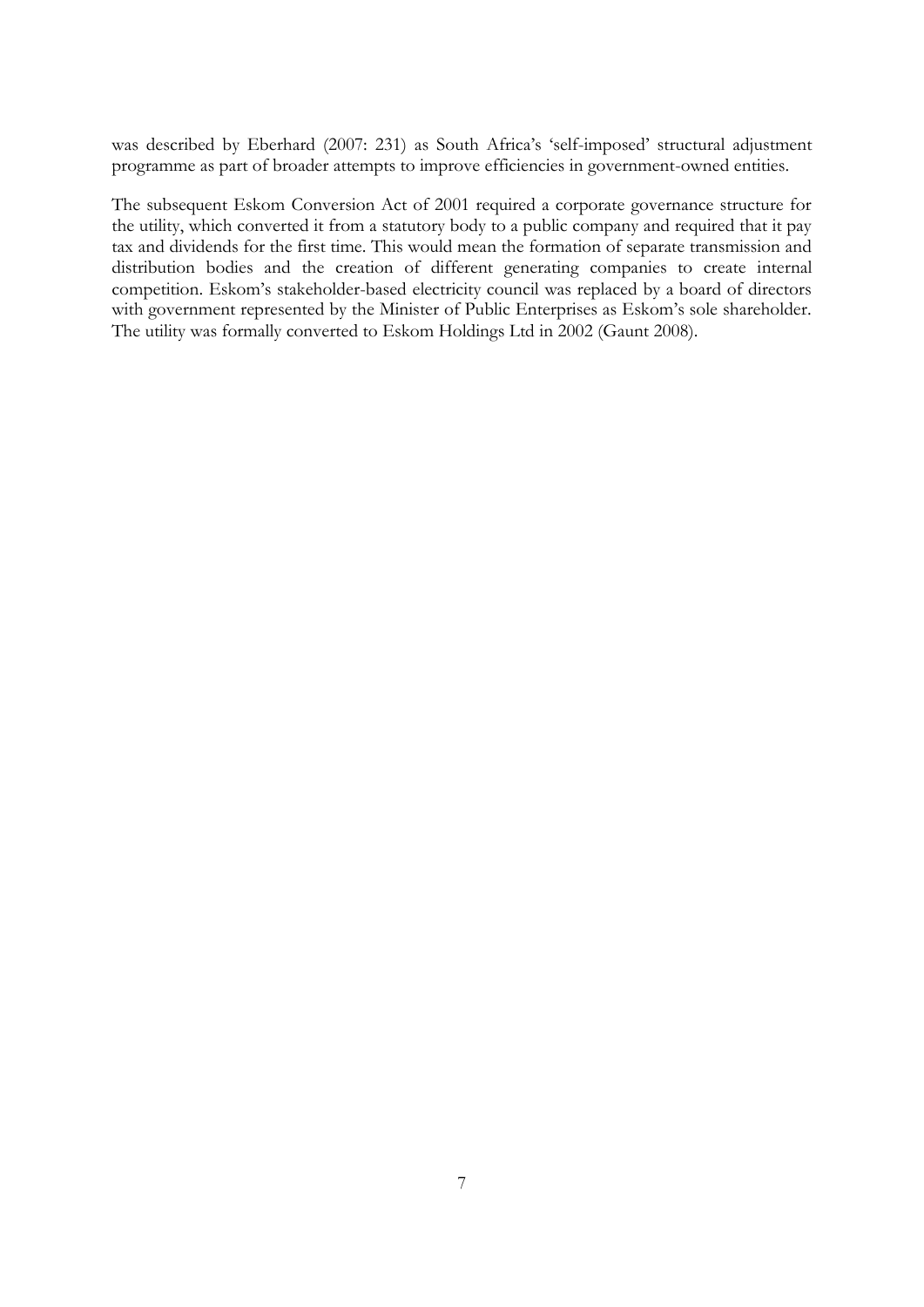Figure 1: Time line of South Africa's electricity policy: 1994–2015



Source: Author.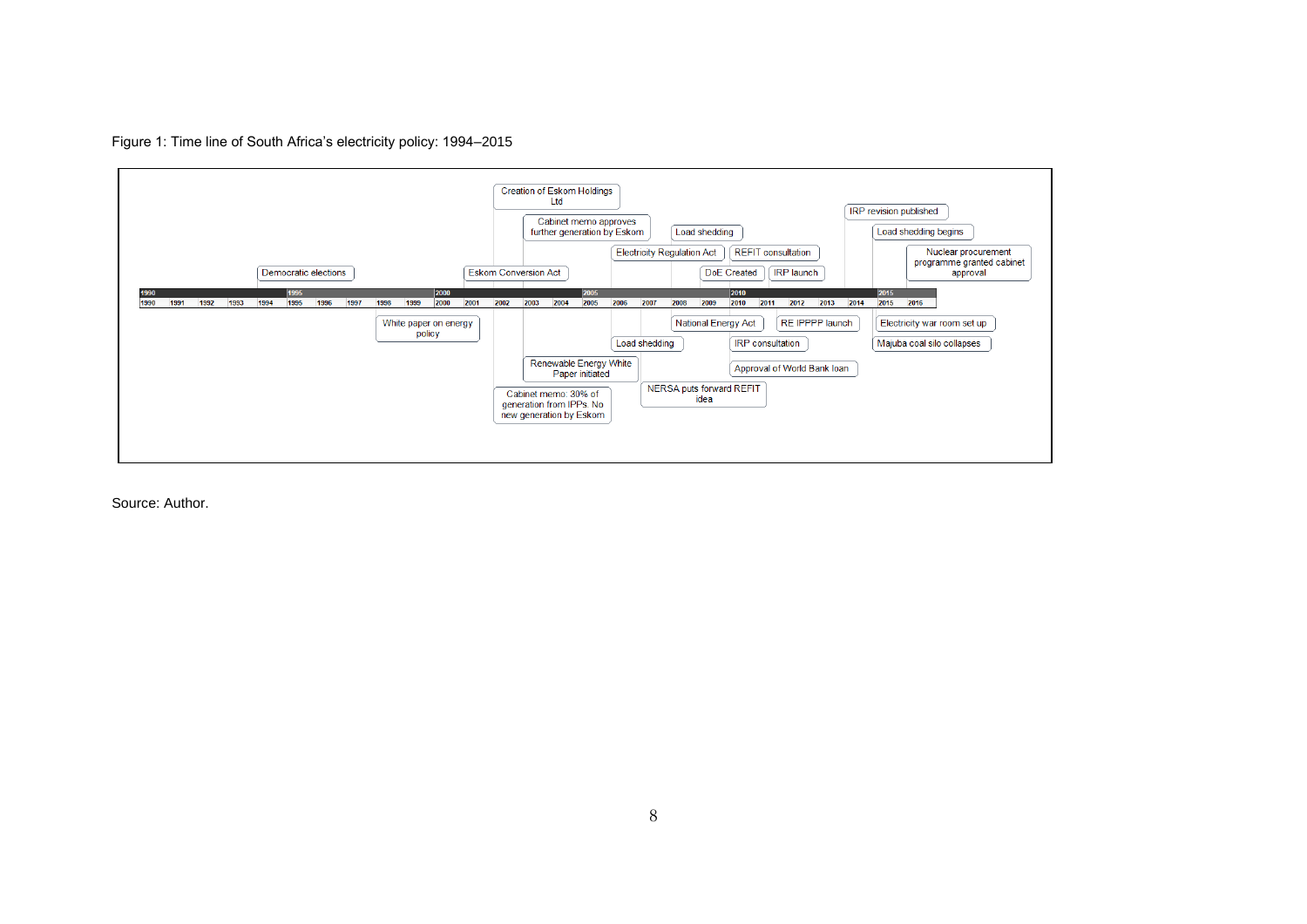However, key aspects of the 1998 White Paper were not implemented and some are still outstanding. For instance, a separate transmission utility has never been established and the Independent Systems and Market Operator bill that would do this has been continually postponed. Significantly, between 1998 and 2003, no new generation was built. The various reasons attributed to this include: union resistance, inadequate political buy-in, and resistance from within Eskom (Eberhard 2007); tensions within the Department of Minerals and Energy (DME); the loss of construction and management expertise as white staff members left the country after apartheid; and surplus generation capacity from 1980s, which reduced incentives for any new construction. One energy-intensive user stated [in interview, November 2010], 'the then DME did not put in an appropriate policy, the regulator was not sufficiently empowered to make things happen, the ministry did not fully understand and the Department of Public Enterprises failed to step up. There were also drivers within Eskom not to cooperate with the introduction of private generators'. A member of the mining industry added [in interview, December 2010], 'Eskom's problems are organic. It completed its last power station, Majuba, in 1996 for which construction of this was delayed due to overcapacity. In 1994, there was the election and at the time no new power was required so most expertise was paid off, retired or left the country as part of the post-apartheid reforms'.

Furthermore, despite the approval for the entry of IPPs under the White Paper, there was no adequate institutional framework for private sector investment including a lack of clarity over who the buyer of power would be. Furthermore, no IPP would be able to compete with Eskom tariffs, which at the time were well below cost. As such, matters became increasingly apparent; by 2003, government had begun to rethink its strategy. Faced with falling reserve margins and an imminent electricity crisis, a cabinet memorandum approved that Eskom should be re-allowed to construct more power plants but that 30 per cent of new generation should be built by IPPs. However, in the absence of a regulatory framework, it was not until the introduction of RE IPPPP that this actually took place as discussed in the following section. In 2005, Eskom was permitted to re-invest in new generation capacity with the result that the construction of two coal-fired power plants, Medupi and Kusile, each 4,800 MW, and the Ingula pumped storage scheme was approved. However due to severe delays, Medupi and Kusile are still under construction (Paton 2015c).

According to (Marais 2011: 348), such a move reflects a slowing down in the privatization drive in all sectors in the 2000s due to 'the demise of the Washington consensus globally in the late 1990s'. This, in addition to trade union resistance at the national level. Eberhard (2005: 5309) has described this sequence of events as a move 'from state to market and back again', relating to the constant national tension between the interests of public and private capital, and the broad and diverse political spectrum that falls under the umbrella of the ruling ANC, from the developmental state at one end to market liberalization at the other (as discussed in Gumede (2007) and Edigheji (2010)).

The following section now discusses the contested and conflicted nature of electricity policy and planning in South Africa, including the shifting roles of various different departments and institutions involved, and the relative weakness of the DoE, despite its formal mandate.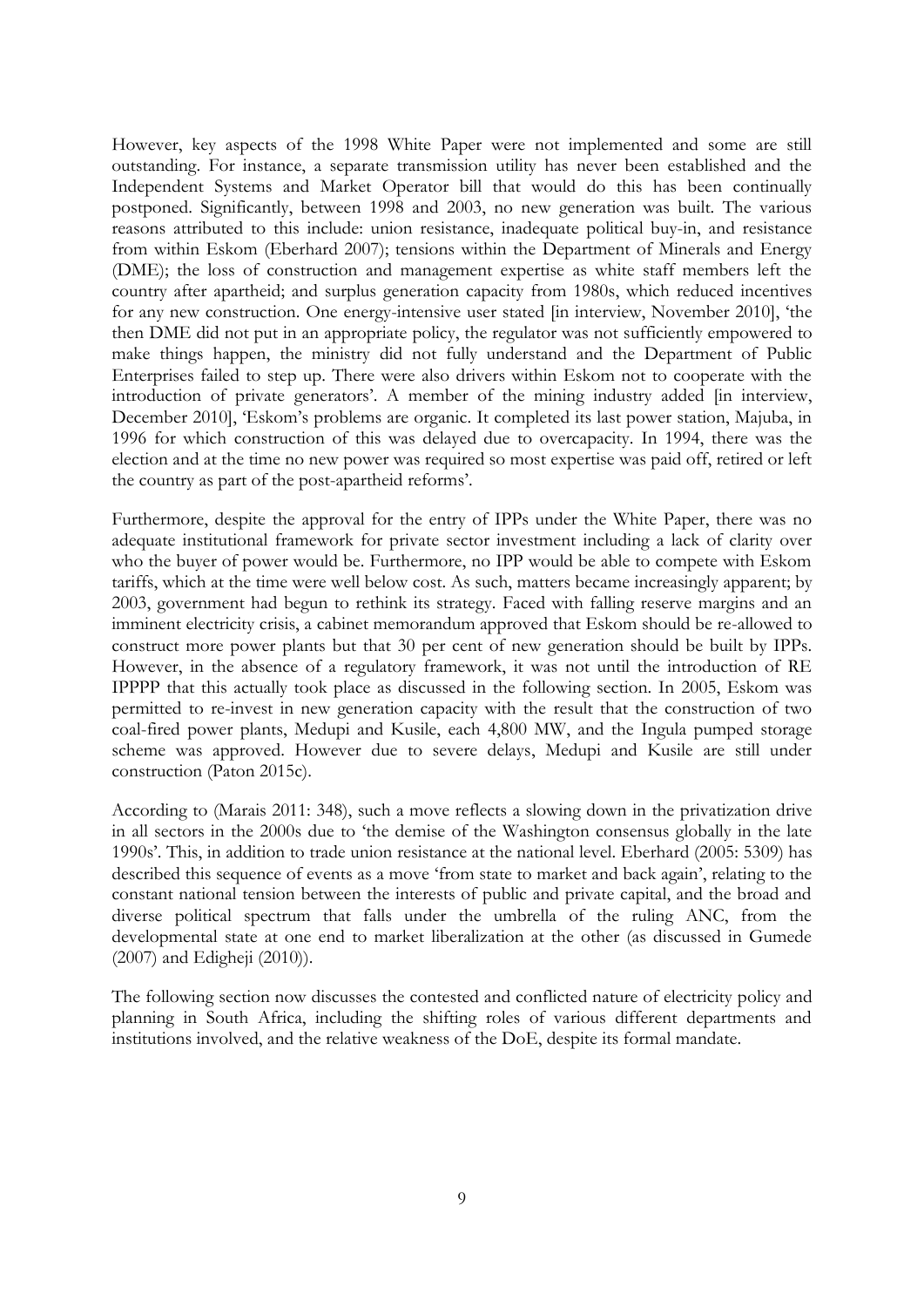### **5 Electricity policy**

Apartheid era policy-making on energy has been described as excessively secretive, which 'made rational and public debate on energy policy nigh impossible' (DME 1998: 24). Since then, electricity policy-making has been influenced by weak institutional capacity (Newbery and Eberhard 2008) and 'a systemic lack of clarity concerning roles and responsibilities in the electricity sector, with an associated extended period of policy opaqueness and uncertainty' (IDASA et al. 2010: 4).

Under apartheid, Eskom was responsible for all planning and new build decisions in electricity. There was no department dedicated solely to energy and no public process. Since then, responsibility for policy-making on electricity has moved across various different departments. In March 1980, the energy function of the then Department of Environmental Planning and Energy was moved into the newly formed Department of Mineral and Energy Affairs (DMEA) (Fine and Rustomjee 1996: 97). It was not until 2009, following President Jacob Zuma's inauguration that the functions of what had by then become the Department of Minerals and Energy (DME) were separated into two departments: the Department of Minerals (DMR) and the DoE. Meanwhile, it was not until the Electricity Regulation Act of 2006 that responsibility was formally allocated to the energy minister to approve the construction of new generation capacity and what the source of that capacity should be.

Various different departments are involved in South Africa's electricity governance. The Department of Public Enterprises (DPE) is Eskom's principle shareholder and is responsible for the operability of the entity in accordance with the 2001 Eskom Conversion Act. National Treasury is responsible for Eskom's financial exposure. The National Energy Regulator of South Africa (NERSA), established in 2004,<sup>9</sup> has a mandate to determine electricity tariffs; approve generation, distribution, and transmission licences; and oversee the import, export, and trading of electricity within the Southern Africa Power Pool (SAPP). Both the DoE and NERSA report to the energy minister. Other institutions of national governance that are involved in energy policy include the Department of Environmental Affairs, and metropolitan and municipal governments.

Six years after it was established, the DoE is still developing capacity and expertise. Its ability to govern electricity has been challenged by a lack of knowledge and understanding of new technologies, particularly renewable. One of the reasons attributed to this lack of capacity was because energy policy, in addition to many other policy imperatives, such as safety conditions in mining and the growth of mining employment, was marginalized when under the remit of the DME, which was heavily focussed on the distribution of mining rents to the country's recently established group of black capitalists (Baker 2012).<sup>10</sup> Therefore, informal and formal influence over many decisions and activities made in the DoE's name is carried out by various departments and institutions under varying degrees of secrecy as the following examples illustrate.

<sup>9</sup> Under the National Energy Regulator Act.

<sup>&</sup>lt;sup>10</sup> For a more in depth discussion of how mining and minerals rents have benefitted politically connected insiders at the expense of pro-poor growth and other public goods see Harvey (2015).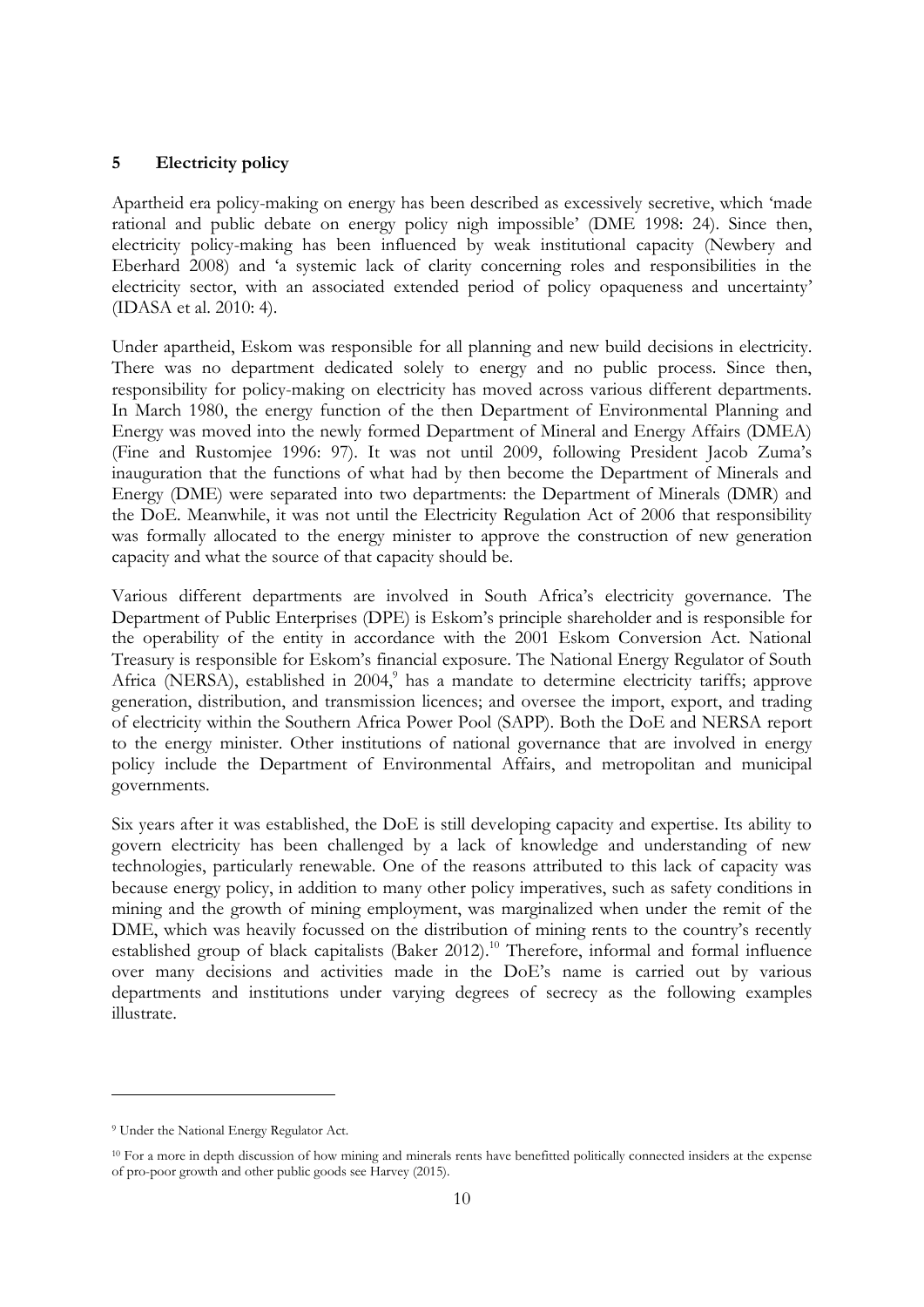Firstly, and as discussed in the following section, Eskom still carries out electricity planning in name of the DoE. Secondly, the policy capacity for the procurement of privately generated power from renewable energy under RE IPPPP and future IPP programmes is housed within the Independent Power Producers' (IPP) unit. While the IPP unit acts on behalf of the DoE, the unit was set up by National Treasury's Public Private Partnership unit together with foreign technical consultants for the specific purpose of managing RE IPPPP. The IPP unit functions outside of formal departmental governmental structures but since it was set up in 2011, has maintained credibility as a high quality, transparent, and secure professional body. Perhaps because it 'did not start out with the level of mistrust of private business that sometimes characterises other government agencies in South Africa' (Eberhard et al. 2014: 9).

Thirdly, a 'War Room' was set up in late 2014 by the Presidency in response to the electricity crisis, and in order to ensure greater coordination between all departments that hold a stake in the sector and between which there are evident tensions (Baker et al. 2015). In addition to those departments discussed above, these include Cooperative Governance and Traditional Affairs, Economic Development, Mineral Resources, and Trade and Industry. The War Room is chaired by Deputy President Cyril Ramaphosa, in turn advised by a panel of high-level academics, finance, and business, and co-chaired by Energy Minister Tina Joemat-Pettersson, and Public Enterprises Minister Lynne Brown. Despite its potential influence, limited information is available with regards to the activities of the War Room and how it makes decisions.

Fourthly, the highly controversial, highly secretive nuclear procurement programme being pushed by the Presidency and a minority within the DoE, was granted cabinet approval at the end of 2015. Should the programme go ahead it is possible that it will be managed by the Energy Security Cabinet Subcommittee (ESCS). As discussed in Baker et al. (2015: 42), while the ESCS reports to cabinet, 'its proceedings and documents are classified under the Minimum Informational Security Standard Act as TOP SECRET (sic)'. The issue of nuclear power is a key sticking point for the latest revision of the Integrated Resource Plan, now discussed in the following section.

#### **6 The Integrated Resource Plan for electricity**

First promulgated in 2011, South Africa's Integrated Resource Plan (IRP) for electricity is a master plan covering total generation requirements for electricity from 2010 to 2030. The plan anticipates a doubling of national capacity from approximately 41,000 MW to 89,532 MW by 2030. Significantly, IRP represents the first time that electricity planning has taken place in South Africa in accordance with the 2006 Electricity Regulation Act, which established the necessary powers for the DoE to conduct an open planning process for electricity. While the IRP's negotiation process was heavily contested, it is still considered a breakthrough in terms of electricity planning. However, as this section explores, this breakthrough is now threatened by the scrapping of the revised IRP released in late 2013, which questioned the need for a national nuclear programme. The scrapping of this revision is seen as a deliberate attempt by government attempt to push through nuclear power (Baker et al. 2015).

Before an electricity generation project can be approved, it must align with the technological allocations set by the IRP in order for NERSA to be able to grant the project a licence (Pienaar and Nakhooda 2010). However according to the Electricity Regulations on New Generation Capacity updated in 2011, the minister holds the discretion to approve additional generation capacity of a certain technology if they consider it appropriate. The plan allows for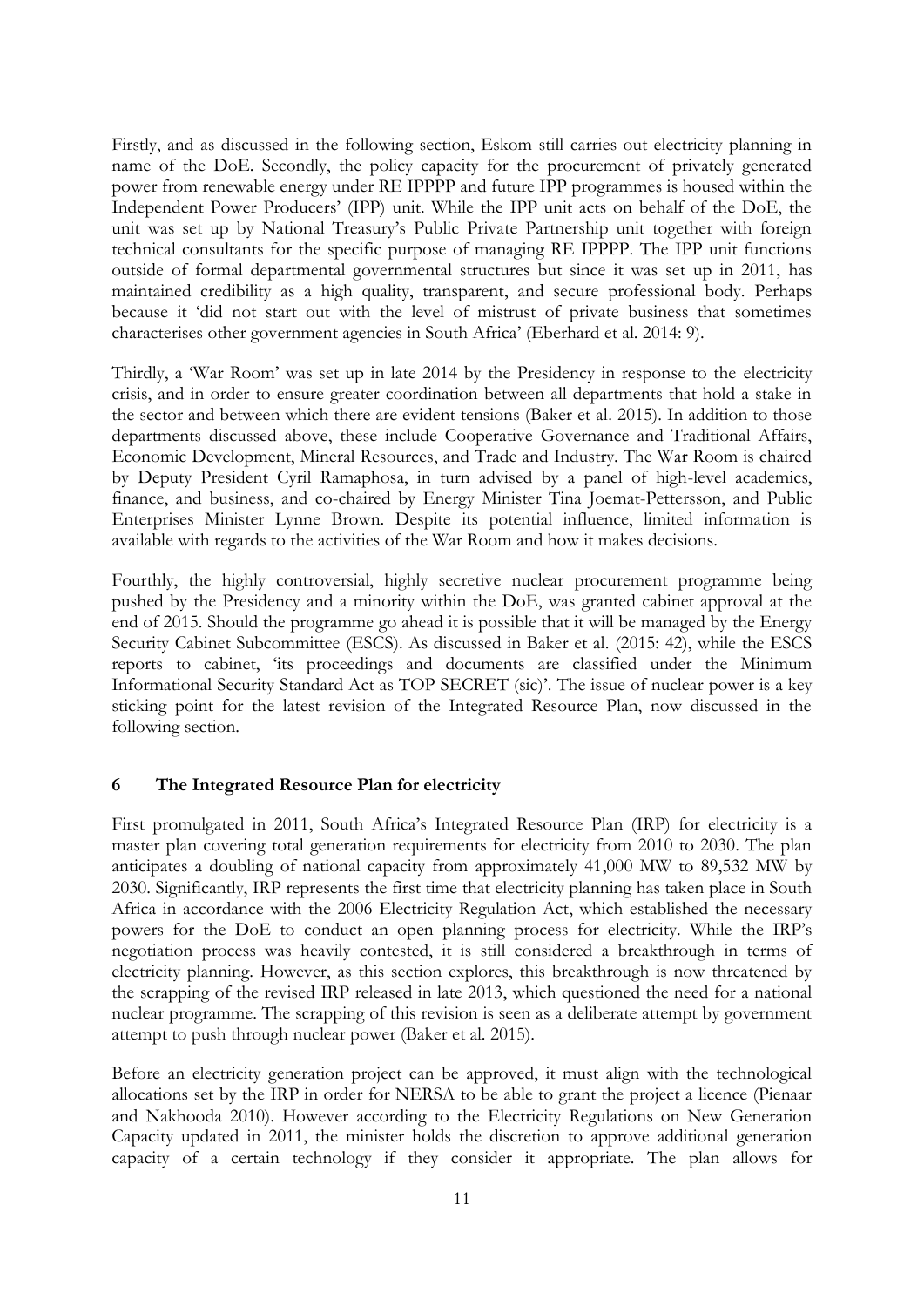approximately 20 per cent (17.8 GW) of installed generation capacity to come from renewable energy (including projects approved under RE IPPPP) which will deliver nine per cent of supply. The plan claimed to be consistent with a carbon emissions constraint of 275 million tonnes of carbon dioxide annually after 2024 (DoE 2011: 6). Despite this constraint and the positive gains for renewable energy, the overall generation mix will still be dominated by coal (see Figure 2). It has therefore been argued that the IRP has created the conditions for a low carbon transition to take place in parallel to an already existing high carbon trajectory (Baker 2016).



Figure 2: Policy-adjusted IRP 2010

Source: Adapted from DoE (2011: 14).

The IRP is a subset of the Integrated Energy Plan (IEP) required under the National Energy Act 2008, which is to cover all energy sources. However, while the IEP was to have been completed by 2012, it has yet to be approved by cabinet. Nonetheless, according to the Minister of Energy's budget speech in May 2015, 'Our government's urgent response to load shedding has accelerated the finalisation of the much awaited Integrated Energy Plan. Once approved by Cabinet, the Integrated Energy Plan will be published as a policy document. This Plan will inform our future energy mix and prioritize policy interventions for future programmes within the energy sector'.

The IRP 'stakeholder engagement process', which took place throughout 2010 and early 2011 was protracted and not without controversy. Inputs were received from representatives of the country's coal, renewable, and nuclear industries; energy-intensive users; financial stakeholders; civil society and academics. In light of the DoE's lack of capacity, discussed above, the IRP was put together by Eskom's Systems Operator with inputs from a technical task team that consisted largely of members from government, Eskom, coal companies, and energy intensive users. This team was heavily criticized for consisting largely of vested interests from the mining and energy spheres and related government institutions, and for excluding the renewable energy industry and civil society (Baker et al. 2014). IRP was subject to numerous other criticisms, including the methodology and input parameters on which the plan was based; a lack of transparency over critical assumptions; technology costs; and the plan's potential impacts on the poor. Notably, the IRP's assumption that national electricity demand would double by 2030, led to one member of the City of Cape Town to refer to it as 'business as usual on steroids'.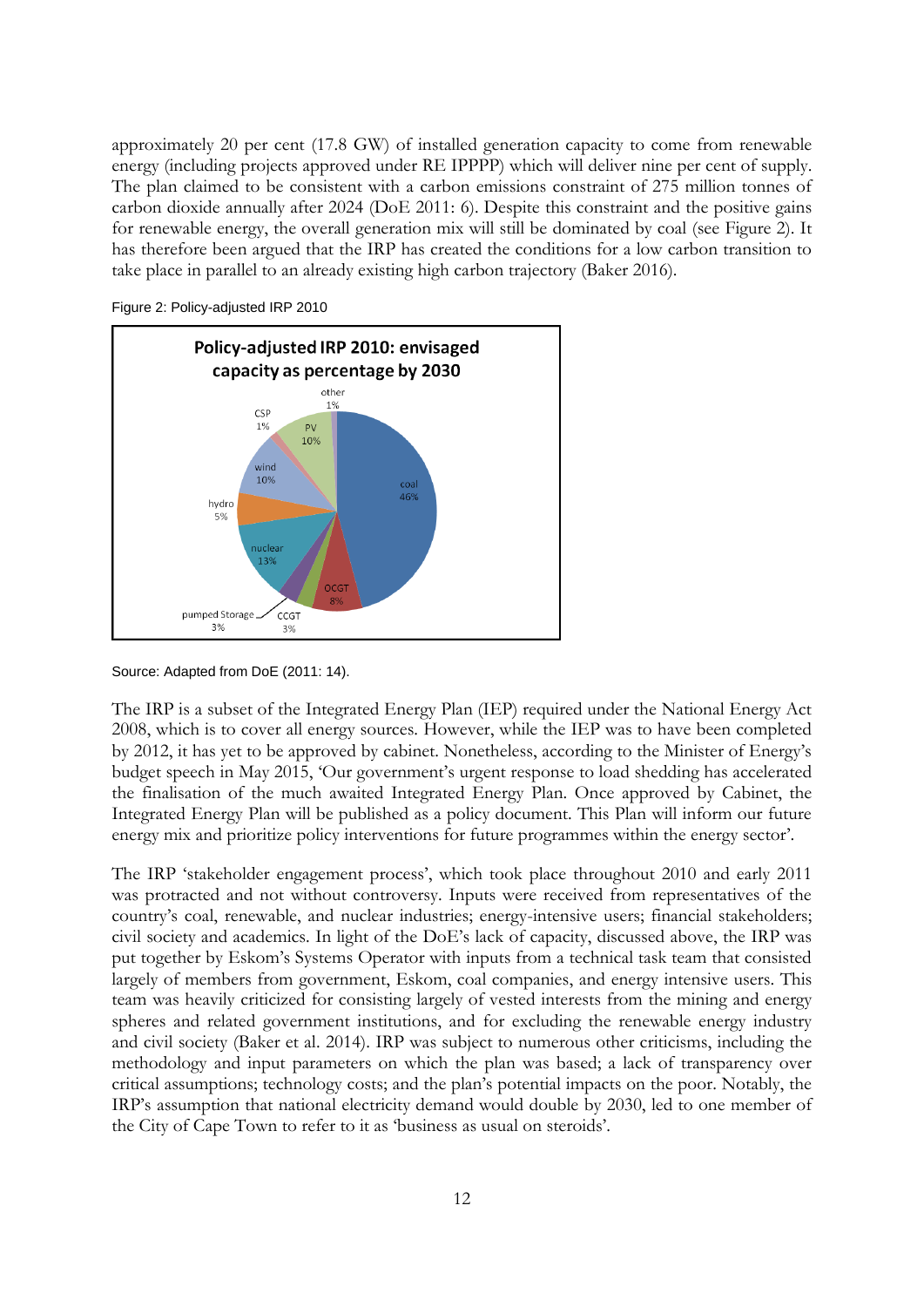Despite this, IRP was still considered a significant advance on previous electricity planning processes, or lack thereof (Hughes 2010; Mainstream Renewable Power 2010). For instance, an earlier draft in late 2009 that covered the period from 2010 to 2013, was only three pages long and scarce on detail. While the IRP process was dominated by relatively specialized stakeholders able to engage with the inevitable technical complexity of electricity planning, opening it up to public participation still set an important national precedent Nakhooda (2011).

In 2013, a revised IRP was put out for public comment following the requirement that the plan be updated on a biennial basis (DoE 2011: 7). Given the decline in South Africa's economic growth since the release of the first IRP in 2010 and declining electricity consumption by the mining and minerals sector, the revised draft made a downward adjustment to the demand forecast by 6,600 MW. The draft also proposed to reduce allocations for new coal (from 6,250 MW to 2,450 MW) and wind (from 9,200 MW to 4,360 MW) while increasing contributions from solar PV (from 8,400 MW to 9,770 MW) and CSP (from 1,200 to 3,000 MW). The wind industry was particularly critical of the assumptions contained within the revised draft, arguing the technology costs do not reflect price decreases that have taken place since the start of RE IPPPP (Baker et al. 2015: 24).

However, the draft has yet to be approved by cabinet and it looks increasingly unlikely that it will be. The main reason for this is that it challenges the necessity of a 9.6 GW nuclear fleet currently being pushed by the Presidency and members of the DoE (Baker et al. 2015). Significantly, the draft questions the high associated costs of nuclear technology, stating that 'the revised demand projections suggest that no new nuclear baseload capacity is required until after 2025 (and for lower demand not until at earliest 2035)' (DoE 2013: 8). In light of the high costs and implications for technological lock in of a large nuclear fleet, the draft asserts that rather than the 'fixed capacity plan' espoused by the IRP 2010, 'flexibility in decisions should be the priority to favour decisions of least regret' (DoE 2013: 9) and therefore 'commitments to long range largescale investment decisions should be avoided' (DoE 2013: 9). Instead, the draft points to a potential increased role for gas, including resources from the region and shale gas. Details regarding how much the nuclear programme will cost, how it will be paid for, and who might build own and operate it have been entirely lacking in transparency (Paton 2015d). Current but as yet unconfirmed capital cost estimates are at R1 trillion. National Treasury, which has largely been excluded from the process, has questioned the programme's affordability (Mantshantsha and Marrian 2015).<sup>11</sup> Given the uncertain status of this draft, it has now been suggested that instead a new draft will be published in 2016 that will contain a higher allocation for nuclear energy than the 9.6 GW currently included (Paton 2015b).

The IRP represents a poignant example of the inherently political nature of policy-making in electricity. Despite the 2006 Electricity Regulation Act, discretionary powers held by the DoE may still undermine the plan's apparent neutrality. Furthermore, control over the plan and its implications seems to be as much about a contest over which technologies get prioritized, as a contest over which models should be used to procure and manage them. As one South African project developer clarified [personal communication, November 2014] '…the competitive bid model around RE IPPPP is through private generation, while nuclear is a bi-lateral negotiation led by the head of state'. The nature of RE IPPPP as the introduction of the first successful

-

<sup>11</sup> Serious questions over the affordability of any potential programme have been linked to the firing of the finance minister Nene in December who stated that nuclear power would not be procured if the country could not afford it (Paton 2015a).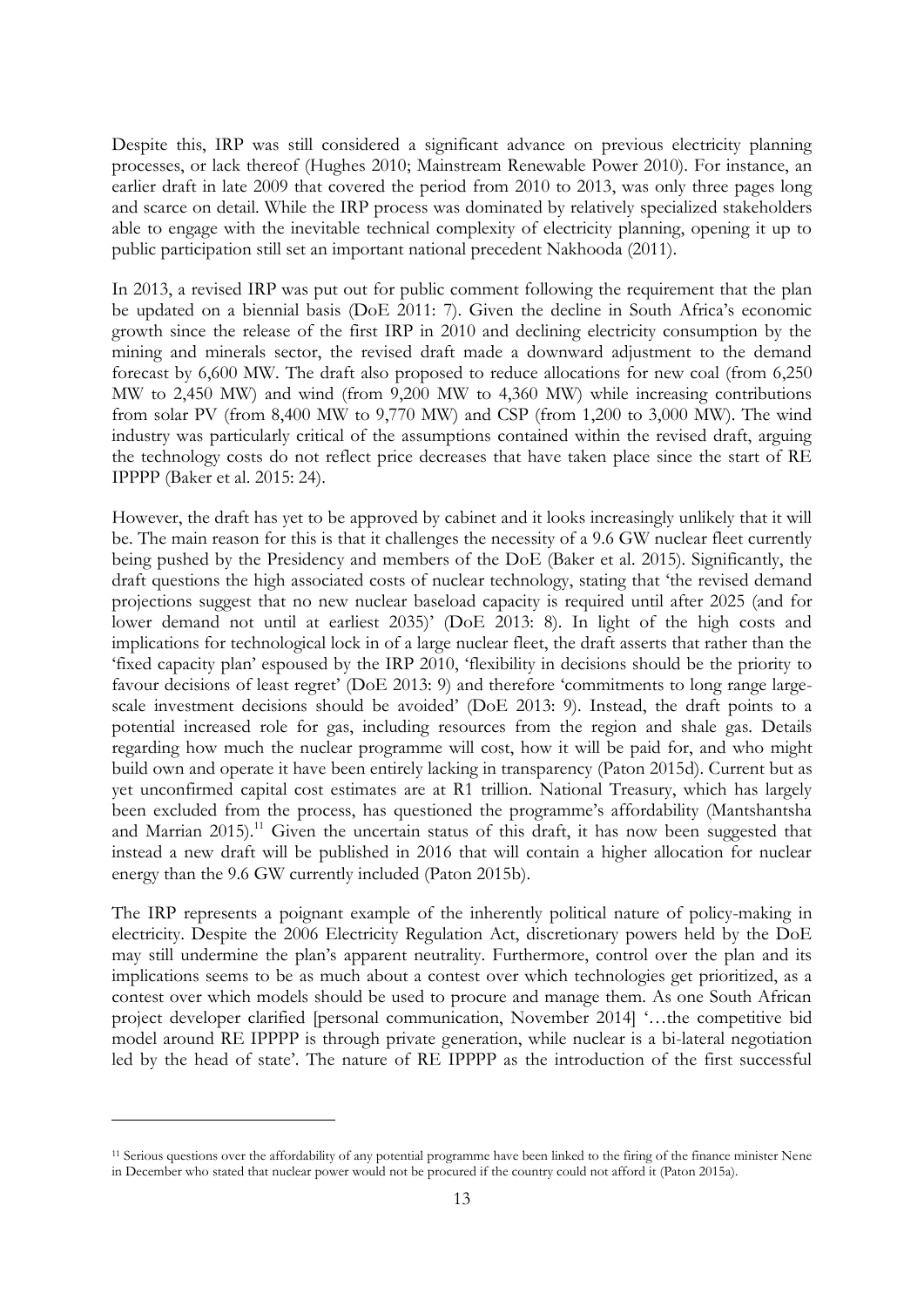framework to procure renewable energy and privately generated power is now discussed in Section 7.

## **7 Renewable energy procurement**

RE IPPPP is a competitive tender system under which IPPs bid to construct and connect their renewable electricity projects to the country's monopoly controlled transmission grid. The programme's initial allocation in August 2011 was for 3,725 MW to be allocated fewer than five bidding rounds. This was augmented by an additional 3,200 MW of capacity declared by the Minister of Energy in December 2012, a further 6,300 MW in 18 August 2015, and an 'expedited' round to absorb 1,800 MW of projects that failed marginally in previous rounds in November 2015. It is anticipated that a new tender framework for round five and beyond will be introduced in 2016.

Internationally RE IPPPP is held up as example for its high quality regulatory framework, tough qualification criteria, and strong economic development and community ownership requirements, all of which it is argued, provided the demanded positive policy signal to investors and developers (Eberhard 2013). The programme has further been celebrated for the savings it has created for the South African economy. According to the Council for Scientific and Industrial Research (CSIR 2015), solar and wind projects collectively generated a R8.3 billion benefit in the first six months of 2015. This is firstly through savings in diesel and coal fuel costs, to a total of R3.6 billion and secondly through savings to the economy by avoiding load shedding or 'unserved energy' (Creamer 2015b).

The initial concept for RE IPPPP began in the form of a renewable energy feed-in tariff (REFIT), for which the idea was put forward in 2006–07 by individuals within NERSA's Electricity Regulatory Division. This move was supported by bilateral donors and some individuals within Treasury, the DPE, and the Department of Environmental Affairs, who had been inspired by study tours to Germany and Denmark (Baker et al 2014). Both Germany and Denmark, as first movers in the global renewable energy industry had successfully implemented a feed-in tariff. The main aim of REFIT was to create a market mechanism that would 'kick start and stimulate the renewable energy industry in South Africa' in order to meet the target of 10,000 GWh of renewable energy by 2013 as set out in the 2003 Renewable Energy White Paper (NERSA 2008: 4) discussed in Box 1.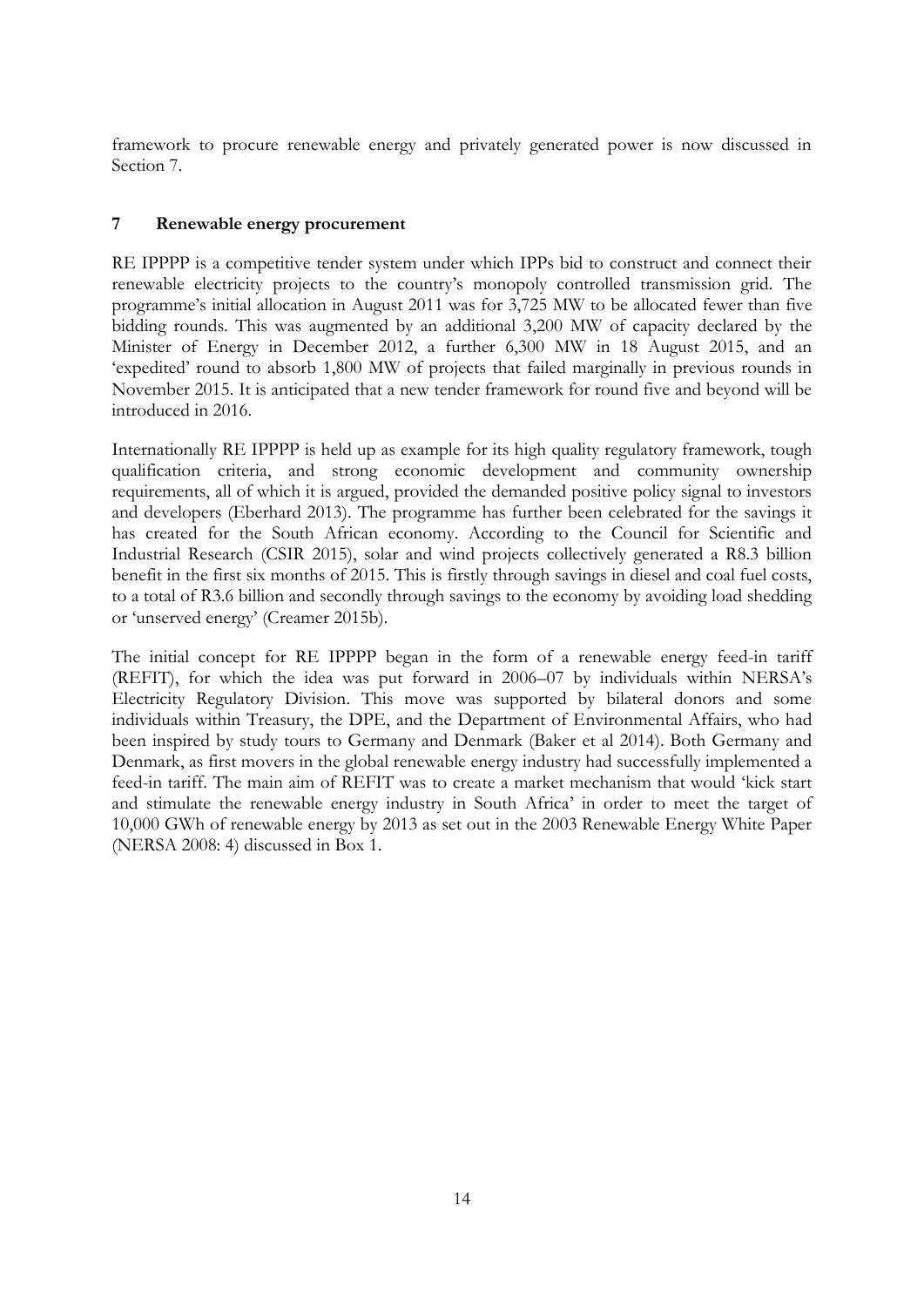#### **Box 1: Renewable energy white paper**

In the midst of failed attempts to introduce privately generated power and renewable energy discussed above, the 2003 Renewable Energy White Paper was the first national document that referred to the procurement of renewable energy from IPPs. Described by one Eskom employee as 'a visionary blip on the horizon', it was published by the then DME in 2003 with support from the Danish foreign aid agency DANIDA, just missing the World Summit on Sustainable Development hosted by South Africa in 2002. The paper set a minimal target of four per cent of the estimated electricity demand by 2013 (DME 2003), to be achieved through a mixture of biomass, landfill gas, hydro-electricity, and solar water heaters with only one per cent for wind (DME 2004, in Edkins et al. 2010). Funded under the World Bank's Renewable Energy Market Transformation Project and managed by the Development Bank of South Africa, the paper should have been revised in 2008. When this stalled it was given a new completion date of March 2011, to be carried out by the Cape Town based renewable consulting firm AGAMA energy. Still unpublished by May 2012, it therefore had no influence on the content of the IRP, discussed above. Reasons for the delay are attributed by one energy analyst to a resistance within the Department of Energy (DoE): 'the World Bank paid for the research to be carried out on the renewable energy white paper as part of REMT. This was resisted by the DoE. The irony is that the DoE should be making this policy. Instead it ended up being an activist process funded by the World Bank' [in interview September 2010].

Initially there was opposition to the notion of a feed-in tariff and renewable energy from within the regulator, the DoE and Eskom. However, in pushing for REFIT, NERSA's director succeeded in galvanizing the global renewable energy industry, whose market opportunities in Europe and the United States had been undermined by the 2008 global financial crisis. Once the idea had been put forward, REFIT was subject to intense interest from South African renewable energy IPPs, in turn backed by international renewable energy developers and private finance, who were awaiting the policy certainty that would allow them to build their projects and feed into the grid (Baker et al. 2014).

During the negotiation process for what is now RE IPPPP there were protracted disagreements over: how the tariff levels should be set; who the buyer of power would be; mistrust of renewable energy from various factions of government and business; and how political and financial risks should be allocated between government and the private sector. The process involved different government departments, NERSA, Eskom, South Africa's commercial banks, international investors, project developers, and civil society.

There was also significant conflict over whether a tender system, which was eventually selected, or a feed-in tariff system should be implemented. Notably, at the Renewable Energy Summit in March 2009, the DME proposed a tender system as the preferred model, while private sector representatives, the South African Wind Energy Programme, NERSA, and the Danish Embassy argued in favour of a feed-in tariff system (Renewable Energy Summit 2009). While a feed-in tariff pays generators a fixed price for each unit of renewable energy sold to the grid, which is set at a higher rate than the retail price of electricity generated from conventional resources, under a competitive bidding system potential project developers bid for a renewable energy contract below a certain cap. The latter system is therefore more competitive and for the time being at least, is currently seen as the preferred model (EY 2014).

When REFIT had become so high profile as to be irreversible, in late 2010 the DoE backed by National Treasury's Public Private Partnership Unit and various international technical advisors made changes to the Electricity Regulations on New Generation Capacity, which effectively transferred powers over the procurement process away from NERSA to the DoE and National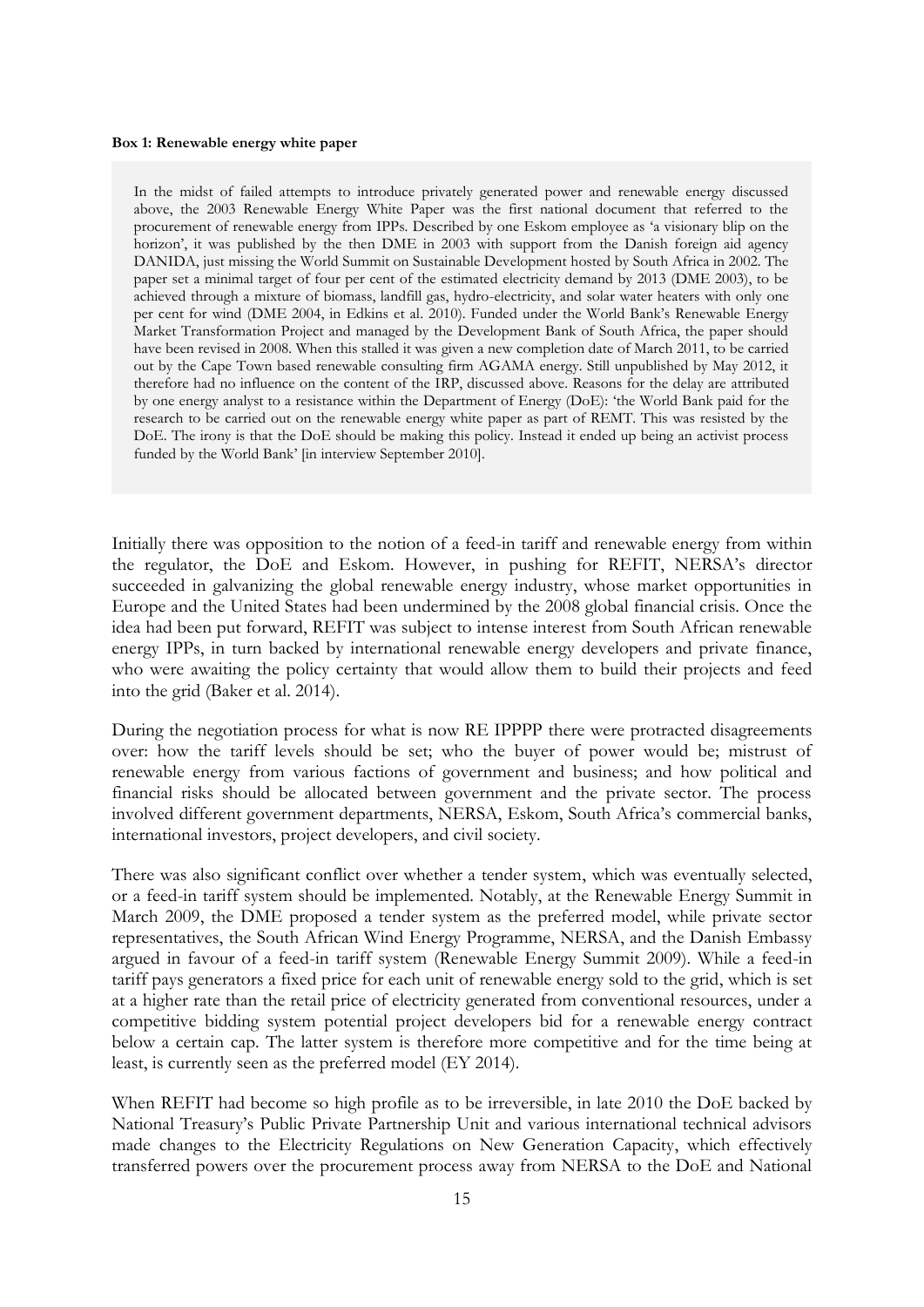Treasury. This move also facilitated the shift from a feed-in tariff to a competitive bidding system, which saw the proposed REFIT replaced by RE IPPPP in August 2011 (Baker 2012: 109–13). This move followed a declaration by National Treasury that REFIT was illegal, justified by an assessment carried out by Johannesburg law firm Webber Wentzel, which found that 'the predetermined tariff would fall foul of South Africa's procurement rules' (Creamer 2011). In addition to the legal challenge, the DoE and National Treasury also argued that NERSA had neither the budget nor the expertise to run REFIT and that the high tariffs set by the regulator may generate corruption in the bidding process (Baker 2012: 116–7).

Significantly RE IPPPP's negotiation demonstrates a turf battle between NERSA as the initiator of the process and the DoE backed by National Treasury, who in altering legislation ultimately seized control of the programme. In trying to establish a procurement process for renewable energy NERSA was undoubtedly 'acting beyond its mandate' (Baker 2012: 105) given that under the 2006 Electricity Regulation Act, it is the DoE's role to make policy and NERSA's to implement it through licensing and regulation. Yet NERSA's lead in pushing for the system was clearly instrumental in its emergence. Shortly after RE IPPPP's launch in August 2011, the IPP-Unit, discussed above was set up to manage the process, and is now responsible for other emerging IPP programmes in South Africa including co-generation, baseload coal, and gas.

#### **8 Challenges for a new industry**

South Africa's renewable energy development potentially offers a window of opportunity for the country to achieve a clean energy transition. However, will it be able to adopt a pathway that avoids high-carbon technological lock-in at the same time as overcoming energy poverty and other socio-economic challenges? Despite RE IPPPP's apparent and rapid success, there are concerns over the way in which it is evolving, including the fact that ownership of the renewable energy sector is dominated by foreign investors and utilities, and the ability of some project developers to uphold their commitments to the programme's economic development and community ownership criteria (Baker and Wlokas 2015). The ability to manage such concerns effectively will determine the extent to which the industry will result in sustainable social, economic, and environmental benefits beyond the generation of renewable electricity.

As discussed in Baker and Wlokas (2015: 3–4), the majority of capacity allocated under RE IPPPP is for wind, solar photovoltaics (PV) and concentrated solar power (CSP). Projects approved under rounds one to three collectively represent combined foreign and domestic investment commitments of approximately US\$14 billion (Eberhard et al. 2014: 14). Under RE IPPPP, projects are assessed 70 per cent on price below a tariff certain cap, which decreases with each round and 30 per cent on economic development requirements. A project must meet the economic development requirements before the price submission can be considered. Project assessment takes place under a comparative rating system, which means that competing projects are measured against each other. RE IPPPP's economic development requirements are potentially very progressive, and include factors such as participation of historically disadvantaged individuals, job creation, local content, rural development, community ownership, and skills development. Each project company must have a minimum South African ownership share of 40 per cent, of which a minimum of 12 per cent black ownership, and a minimum of 2.5 per cent local community ownership. Successful projects sell their power to Eskom under a 20 year power purchase agreement (PPA) which is, government-backed and local currency denominated.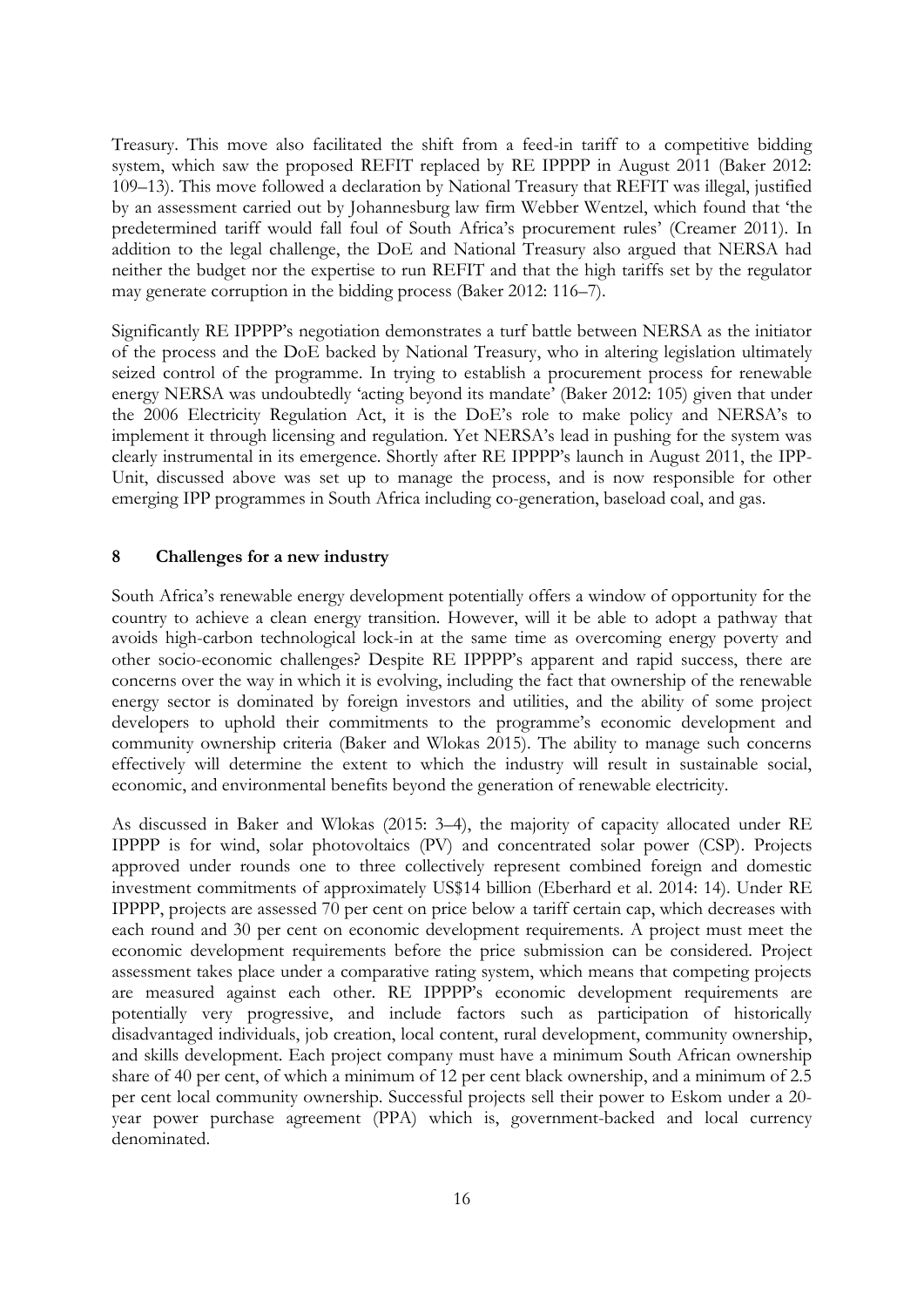However, due to the risk adverse nature of project finance and the low costs offered by international technology providers, engineering procurement, construction companies, and project developers, early findings demonstrate that many national firms have been prohibited from entering and/or retaining a share in the market. Consequently, ownership of the industry is dominated by large international companies. Such a scenario raises questions as to who the winners and losers might be in the creation of a new renewable energy sector in a process that has to date favoured international actors over local companies. A further development is that project developers have now started to sell their equity to larger international players in keeping with global trends in project finance, but as explored in Baker (2015) and Eberhard et al. (2014), this may be in tension with requirements for community and black ownership.

The dramatic decrease in the tariffs bid by project developers under RE IPPPP means that many renewable energy projects are now cost competitive with Eskom's new build coal projects. However, these low tariffs have also been identified as a risk to the project's 'bankability'. Not least, there are questions as to how sustainable these tariffs are given that projects are now operating on very tight financial contingencies. A further concern relates to the high transaction and financial costs involved in bid preparation and the significant though undetermined amounts that will have been lost in making successful projects 'bid ready'. While this risk is carried by the private sector rather than Eskom, these costs will inevitably be structured into any successful project and therefore passed on to the country's electricity consumers.

The ability of Eskom's transmission grid to incorporate intermittent and/or variable sources of generation is a further challenge and potentially a risk to the future success of renewable energy projects. While IPPs pay for the connection of their projects, Eskom is required to strengthen the transmission network and upgrade substations in order to do so. However, Eskom has admitted that because of its funding constraints it is likely to struggle to connect IPP projects outside of areas of grid strength. Inadequate transmission capacity may challenge the integration of further renewable generation sources, and it is anticipated by industry that in some locations solar PV and wind will start to compete for access to the same line. For this reason, transmission may be viewed as an investment risk, and members of the finance industry have suggested that it may be financially prudent to force the market to bid in regions where connections are still available given the additional costs and time involved in constructing transmission and distribution infrastructure.

The ability or lack thereof of Eskom to integrate renewable energy to the grid poses obstacles to a low-carbon transition that are at once economic and technological. This evokes Mokyr (1998: 40) who explains that resistance to new technologies is not only due to social or political reasons: 'There are instances in which the technological "system" resists a novel and improved component because it does not fit the operation of the whole'.

### **9 Conclusion**

This paper has analysed the nature of post-apartheid policy-making in South Africa's electricity sector and the emergence of a renewable energy sector by IPPs. While the limits to this study preclude a longer-term analysis, more recent factors that have shaped the nature of policymaking in South Africa's electricity sector include: surplus power capacity from mid-1980s until the early 2000s; the country's economic and political isolation under apartheid; a spectrum of political and economic ideological conflicts within government, Eskom, and the unions with regards to the privatization of the electricity sector; and the loss of skills in the utility as many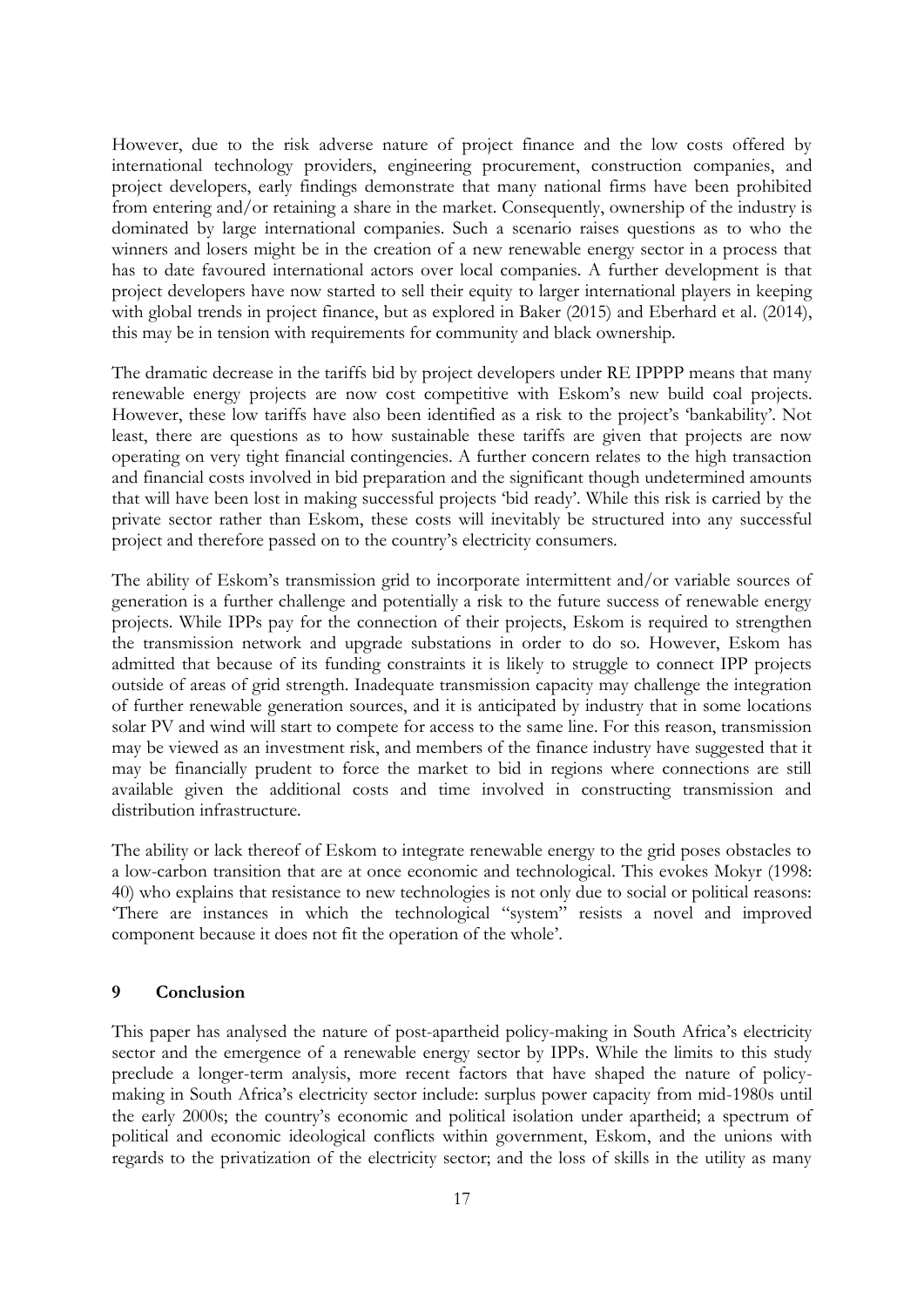white engineers and managers left the country following the end of apartheid. Significantly, in light of the recent introduction of a regulatory framework for electricity planning and in the absence of expertise and capacity within the recently established DoE, activities carried out in the department's name have been undertaken by various other institutions. Electricity policy is therefore embedded within long-standing political and economic forces, which demonstrates the diverse and often conflicting nature of interests within the ruling party the ANC, whose tensions and conflicts play out in the sphere of energy policy.

A political economy analysis of South Africa's electricity policy has demonstrated how decisionmaking over the ideal electricity mix reflects deeper struggles over what gets supported by the state, who gets to build it and who gets to benefit. Policy-making for electricity therefore goes far deeper than technological choices. In this sense, the contested nature of electricity policy in South Africa relates as much to a struggle over which technology is selected as the model that should procure and manage it. While privately generated renewable electricity presents a clear challenge to Eskom's long-standing but currently crisis-ridden monopoly utility, Eskom's coalfired power is likely to remain the primary energy source for the time being, despite the end of historically cheap prices given international demands and pressures. Meanwhile, the potential construction of a highly contested 9.6 GW nuclear generation programme appears to represent an attempt by the state to reinforce its power through Eskom, at the same time as precipitating a potential return to an era of secretive decision-making as existed under apartheid.

Returning to the link between socio-technical transitions and political economy, this paper has challenged more technocratic approaches, which fail to integrate nationally specific path dependencies and upheld the argument that 'more attention should be given to the context in which regime transformation arises' (Smith et al. 2005: 1498) in terms of the peculiarities of incumbent regimes and the specific features of its governance structure. A study of the trajectory of South Africa's electricity sector has uncovered the uncertain and unpredictable nature of technological development, which relates both to Fine's (2008: 2) assertion that the MEC as a system of accumulation has a dynamic that 'evolved and was far from pre-determined' and Elzen et al.'s (2004: 288) claim that 'transitions are the result of unpredictable interactions between different stakeholders, power games, new developments that cannot be seen and unanticipated catastrophes or opportunities'.

The nature of policy-making as non-linear and 'web of interrelated decisions' (Keeley and Scoones 2003) discussed in Section 2, has been clearly illustrated by the protracted and prolonged way in which the RE IPPPP and the IRP 2010 emerged, were negotiated by multiple actors and networks, resisted by incumbents, changed form, and eventually launched following a series of different decisions. Furthermore, as this paper has demonstrated, vested interests resisting structural change may take the form of laws and regulations restricting the entry of new technology, lobby groups, and state monopolies (Moe 2010). Similarly, vested interests may also resist change through non-decisions (Heclo 1972 in Ham and Hill 1993: 12). The strong tendency of entrenched interests to 'defer decisions' (Meadowcroft 2011: 73), has been witnessed in various instances, including: the failure to establish appropriate regulatory conditions for the construction of new generation capacity in the early 2000s; the failure to implement key aspects of the 1998 White Paper, particularly an independent systems operator as discussed in Sections 4 and 5; and the stalling of the revised draft of the IRP discussed in Section 6.

This paper also contributes to the broader debate over the ideal model of power sector governance. Significantly, my argument does not subscribe to the notion of 'private goods and public bads', which would assume that a liberalized sector is inevitably efficient, competitive, and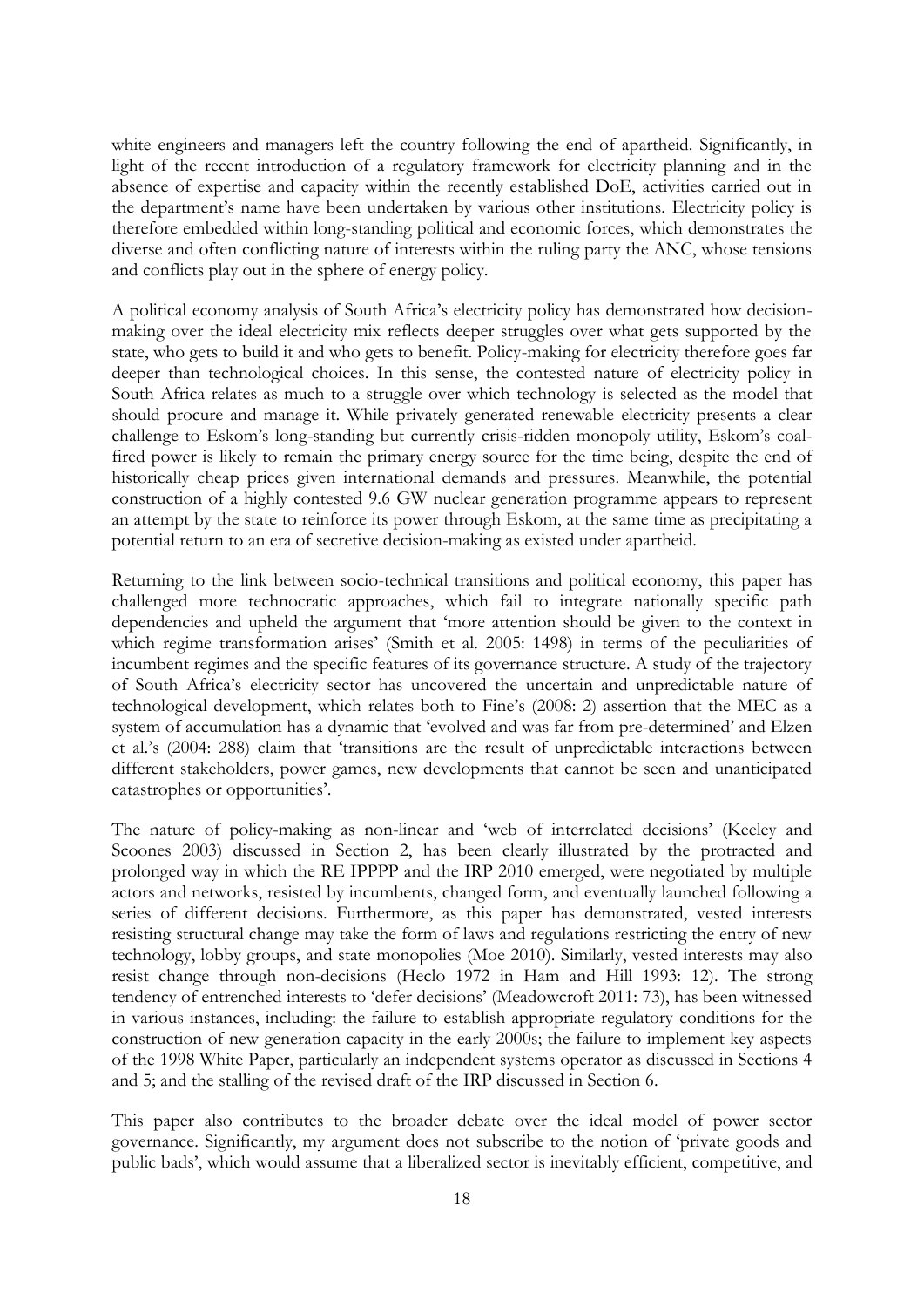innovative while a state-owned utility is inherently over-subsidized, corrupt, and resistant to new technologies. Or alternatively that a state-controlled utility always works in the interests of the majority public, while a privatized electricity sector in the interest of a private rentier class. Regardless of the ownership structure, the bigger and harder question is whether the sector is transparent, financially accountable, subject to public scrutiny, technically and managerially competent, and in terms of a low-carbon transition, committed to technological innovation.<sup>12</sup>

On a related point, this paper raises poignant questions over the significance of transparent and democratic decision-making for a clean energy transition. Following a breakthrough as the first public negotiation process for electricity planning, the IRP as a process now appears to have been undermined. This is due to the DoE's stalling of the revised draft in light of the draft's questioning of a potentially unviable nuclear fleet whose costs are unknown. Arguments aside as to whether nuclear power should contribute to a clean energy transition, of greater concern is that it represents a backward step in terms of a transparent process for electricity planning (Baker et al. 2015). This has huge implications for how any other technology, clean or otherwise, and its related procurement model may then be pushed through in future, beyond the view of public scrutiny.

Finally, while this paper focusses on South Africa's emerging utility scale renewable energy sector, it acknowledges the other processes now emerging for the procurement and development of independent power from other sources, including embedded generation roof top solar, coal, co-generation, and gas. This, in addition to a small IPP programme of projects less than 5 MW of which ten winning bidders were announced in early October 2015 (Theron 2015). The way in which RE IPPPP may continue to develop in the medium to long term therefore has significant implications for such programmes, which are identified as areas for future research.

#### **References**

- Baker, L. (2012). 'Power shifts: the political economy of socio-technical transitions in South Africa's electricity sector'. Unpublished PhD thesis, University of East Anglia. Norwich: UEA.
- Baker, L. (2014). 'Renewable energy in South Africa's MEC: a "low carbon" transition?'. *Review of African Political Economy*, 42(144): 245–61.
- Baker, L. (2015). 'The evolving role of finance in South Africa's renewable energy industry'. *Geoforum*, 64(0): 146–56.
- Baker, L. (2016). 'Sustainability transitions and the politics of electricity planning'. In H.G. Brauch, et al. (eds), *Handbook on Sustainability Transition and Sustainable Peace (STSP)*. Hexagon series on human and environmental security and peace. London: Springer.
- Baker, L., J. Burton, H. Trollip, and C. Godinho (2015). 'The political economy of decarbonisation: Exploring the dynamics of South Africa's electricity sector'. Research Report, Energy Research Centre. Cape Town: ERC, University of Cape Town.
- Baker, L., P. Newell, and J. Phillips (2014). 'The political economy of energy transitions: The case of South Africa'. *New Political Economy,* 19(6): 791–818.

<sup>12</sup> For considerations of the role of the state and innovation, though not specifically related to electricity see Mazzucato (2013).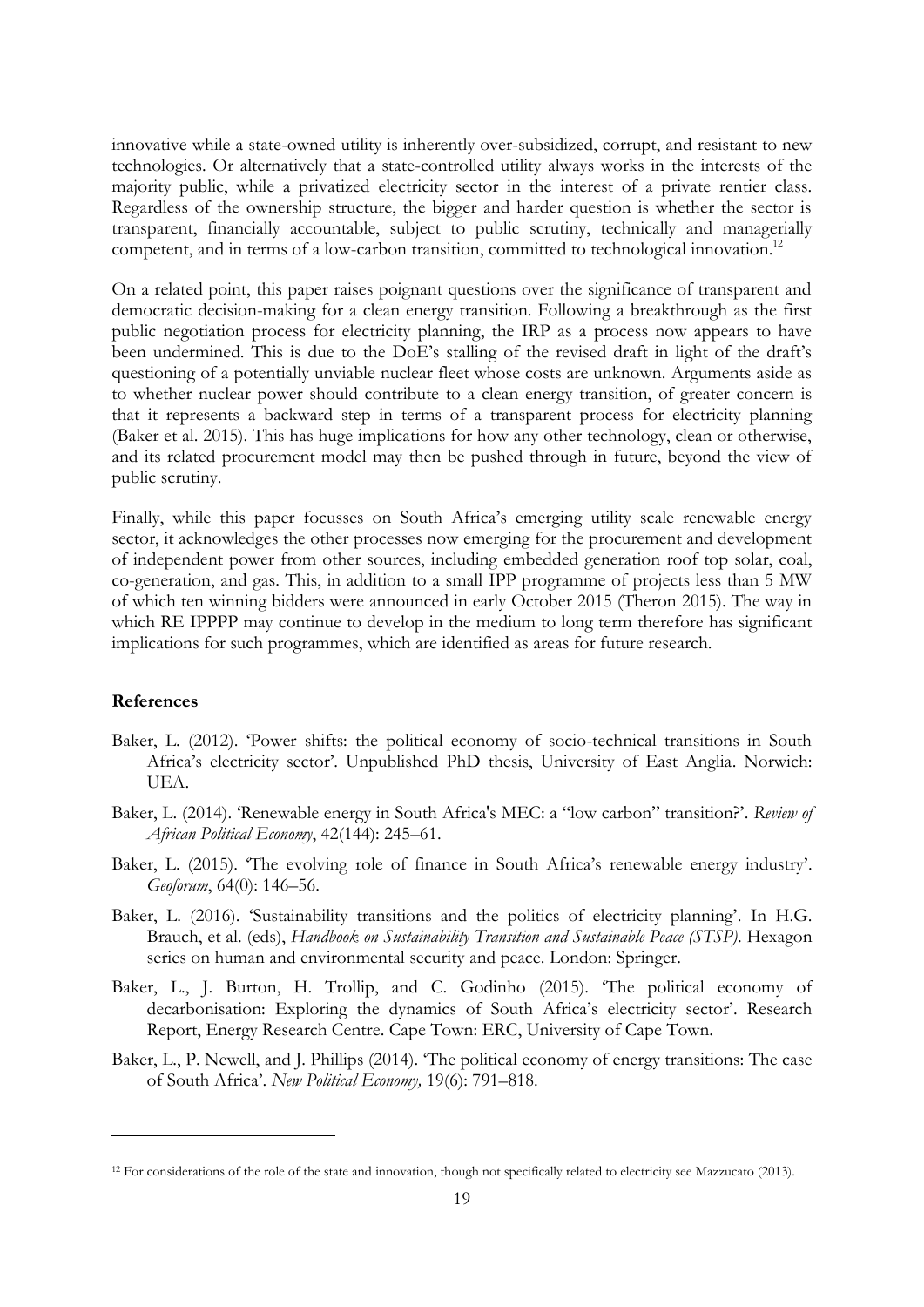- Baker, L., and H. Wlokas (2015). 'Renewable energy procurement in South Africa: A new frontier?'. Research report, Energy Research Centre. Cape Town: ERC, University of Cape Town.
- Bekker, B., A. Eberhard, T. Gaunt, and A. Marquard (2008). 'South Africa's rapid electrification programme: Policy, institutional, planning, financing and technical innovations'. *Energy Policy*, 36: 3125–37.
- Bhorat, H., A. Cassim, and A. Hirsch (2014). 'Policy co-ordination and growth traps in a middleincome country setting'. WIDER Working Paper 2014/155. Helsinki: UNU-WIDER.
- Burton, J., and H. Winkler (2014). 'South Africa's planned coal infrastructure expansion: drivers, dynamics and impacts on greenhouse gas emissions'. Energy Research Centre, Research Report. Cape Town: ERC, University of Cape Town.
- Cargill, J. (2010). *Trick or Treat: Rethinking Black Economic Empowerment.* Johannesburg: Jacana Media.
- Creamer, T. (2011) 'Renewables bid represents "substantive progress", but raises compliance burden'. *Engineering News*. Available at: [http://www.engineeringnews.co.za/article/renewables-bid-represents-substantive-progress](http://www.engineeringnews.co.za/article/renewables-bid-represents-substantive-progress-but-raises-compliance-burden-2011-08-23)[but-raises-compliance-burden-2011-08-23](http://www.engineeringnews.co.za/article/renewables-bid-represents-substantive-progress-but-raises-compliance-burden-2011-08-23) (accessed on 8 March 2016).
- Creamer, T. (2015a). 'Amid R280bn funding gap Eskom re-phases transmission capex, delays grid code compliance to 2022'. *Engineering News*. Available at: [http://www.engineeringnews.co.za/article/amid-r280bn-funding-gap-eskom-re-phases](http://www.engineeringnews.co.za/article/amid-r280bn-funding-gap-eskom-re-phases-transmission-capex-delays-grid-code-compliance-to-2022-2015-10-16/rep_id:3182)[transmission-capex-delays-grid-code-compliance-to-2022-2015-10-16/rep\\_id:3182](http://www.engineeringnews.co.za/article/amid-r280bn-funding-gap-eskom-re-phases-transmission-capex-delays-grid-code-compliance-to-2022-2015-10-16/rep_id:3182) (accessed on 17 October 2015).
- Creamer, T. (2015b). 'South Africa's renewables ramp up impressive'. *Engineering News*. Available at: [http://www.engineeringnews.co.za/article/south-africas-renewables-ramp-up](http://www.engineeringnews.co.za/article/south-africas-renewables-ramp-up-impressive-study-shows-2015-10-13)[impressive-study-shows-2015-10-13](http://www.engineeringnews.co.za/article/south-africas-renewables-ramp-up-impressive-study-shows-2015-10-13) (accessed on 14 October 2015).
- Creamer, T. (2016). 'NERSA seeks to get to grips with Eskom's R8 billion diesel claim'. *Engineering News*. Available at: [http://www.engineeringnews.co.za/article/nersa-seeks-to](http://www.engineeringnews.co.za/article/nersa-seeks-to-get-to-grips-with-eskoms-r8bn-diesel-claim-2016-02-04/rep_id:3182)[get-to-grips-with-eskoms-r8bn-diesel-claim-2016-02-04/rep\\_id:3182](http://www.engineeringnews.co.za/article/nersa-seeks-to-get-to-grips-with-eskoms-r8bn-diesel-claim-2016-02-04/rep_id:3182) (accessed on 15 February 2016).
- CSIR (2015). 'Financial benefits of renewables in South Africa in 2015'. Available at: [http://www.csir.co.za/media\\_releases/docs/Financial%20benefits%20of%20Wind%20and](http://www.csir.co.za/media_releases/docs/Financial%20benefits%20of%20Wind%20and%20PV%202015.pdf) [%20PV%202015.pdf](http://www.csir.co.za/media_releases/docs/Financial%20benefits%20of%20Wind%20and%20PV%202015.pdf) (accessed on 20 October 2015).
- Department of Energy (DoE) (2011). 'Electricity Regulation Act No. 4 of 2006, Electricity Regulations on the Integrated Resource Plan 2010–2030 (Policy-Adjusted IRP)'. Pretoria: Government Gazette.
- Department of Energy (DoE) (2013). 'Integrated Resource Plan for electricity (IRP) 2010–2013, Update Report 2013'. Pretoria: Department of Energy.
- Department of Minerals and Energy (DME) (1998). 'White paper on the energy policy of the Republic of South Africa'. Pretoria: Department of Minerals and Energy.
- Department of Minerals and Energy (DME) (2003). 'White paper on renewable energy'. Pretoria: Department of Minerals and Energy.
- Dosi, G. (1982). 'Technological paradigms and technological trajectories: A suggested interpretation of the determinants and directions of technical change'. *Research Policy,* 11(3): 147–62.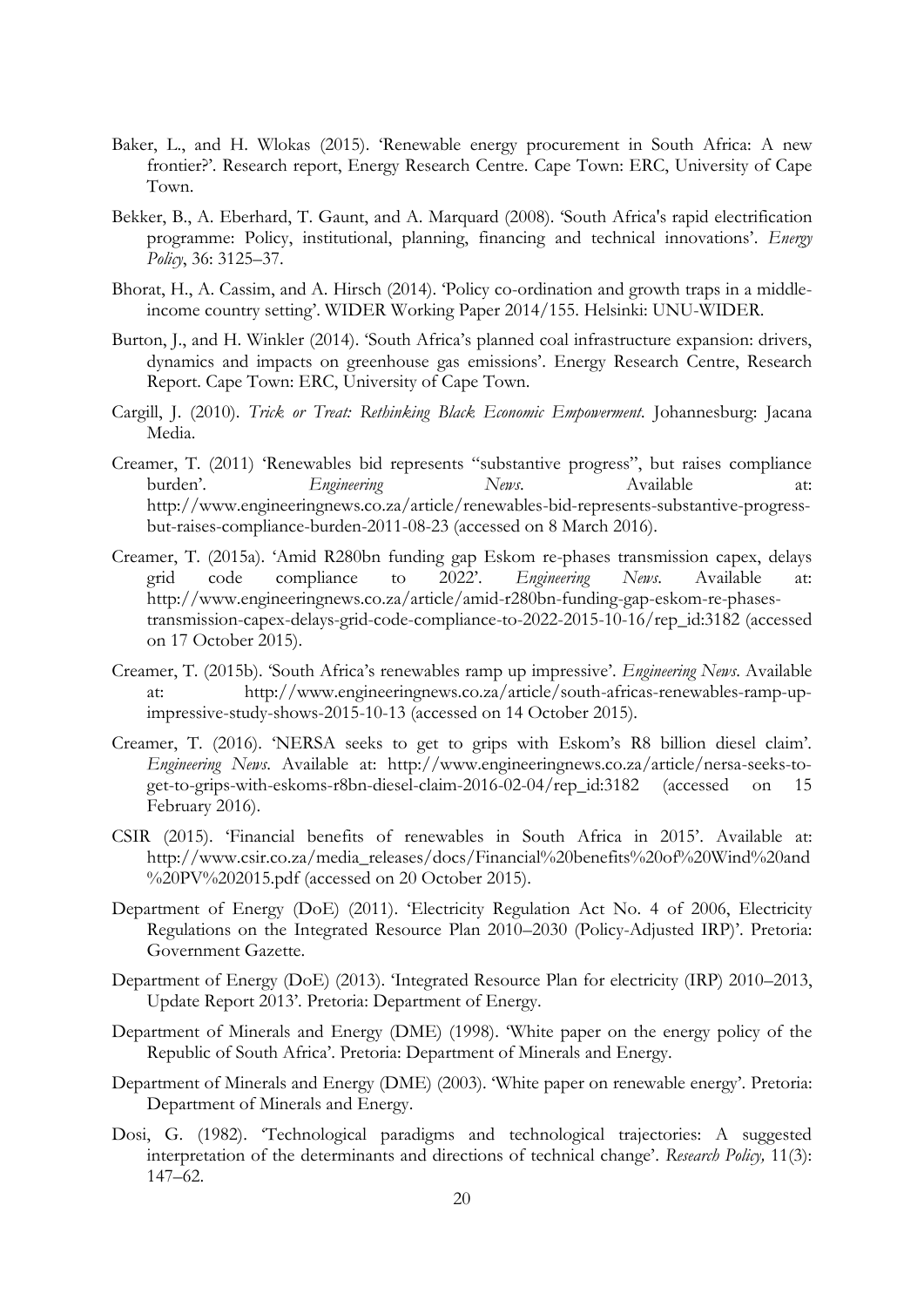- Dubash, N. (2002). 'Power politics: Equity and environment in electricity reform'. Washington, DC: World Resources Institute.
- Eberhard, A. (2005). 'From state to market and back again: South Africa's power sector reforms'. *Economic and Political Weekly*, 40(50): 5309–17. Available at: <http://www.gsb.uct.ac.za/files/FromStatetoMarketandBackAgain.pdf> (accessed on 7 March 2016).
- Eberhard, A. (2007). 'The political economy of power sector reform in South Africa'. In D. Victor and T.C. Heller (eds), *The Political Economy of Power Sector Reform*. Cambridge: Cambridge University Press.
- Eberhard, A. (2011). 'The future of South African coal: Market, investment, and policy challenges'. Program on Energy and Sustainable Development, Stanford University, Working paper 100. Palo Alto, CA: Stanford University.
- Eberhard, A. (2013). 'Feed-in tariffs or auctions? Procuring renewable energy supply in South Africa'. The World Bank Group Viewpoint, Note 338. Washington, DC: World Bank.
- Eberhard, A., J. Kolker, and J. Leigland (2014). 'South Africa's renewable energy IPP procurement program: Success factors and lessons'. South Africa: PPIAF.
- Edigheji, O. (ed.) (2010). *The Potentials for and Challenges of Constructing a Democratic Developmental State in South Africa.* Pretoria: HSRC Press.
- Edkins, M., A. Marquard, and H. Winkler (2010). 'Assessing the effectiveness of national solar and wind energy policies in South Africa'. For the UNEP research project 'Enhancing information for renewable energy technology deployment in Brazil, China and South Africa'. Cape Town: Energy Research Centre, University of Cape Town.
- Elzen, G., F.W. Geels, and K. Green (2004). *System Innovation and the Transition to Sustainability: Theory Evidence and Policy.* Cheltenham: Edward Elgar.
- EY (2014). 'Renewable energy country attractiveness index (RECAI)'. *EY*, 40.
- Fine, B. (2008) *The Minerals-Energy Complex is dead: Long live the MEC?* In: Amandla Colloquium unpublished).
- Fine, B., and Z. Rustomjee (1996). *The Political Economy of South Africa: From Minerals-Energy-Complex to Industrialisation.* London: C. Hurst & Co. Ltd.
- Freeman, C., and F. Louçã (2001). *As Time Goes By: From the Industrial Revolutions to the Information Revolution.* New York: Oxford University Press.
- Freeman, C., and C. Perez (1988). 'Structural crises of adjustment, business cycles and investment behaviour'. In G. Dosi, C. Freeman, R.R. Nelson, G. Silverberg, and L. Soete (eds), *Technical Change and Economic Theory.* London: Harvester Wheatsheaf .
- Freund, B. (2010). 'The significance of the MEC in the light of South African economic historiography'. *Transformation: Critical Perspectives on Southern Africa,* 71: 3–25.
- Gaunt, C.T. (2008). 'Electricity distribution industry restructuring in South Africa: A case study.' *Energy Policy,* 36(9): 3448–59.
- Geels, F.W., and J. Schot (2007). 'Typology of sociotechnical transition pathways,' *Research Policy,* 36(3): 399–417.
- Gratwick, K.N., and A. Eberhard (2008). 'Demise of the standard model for power sector reform and the emergence of hybrid power markets,' *Energy Policy,* 36(10): 3948–60.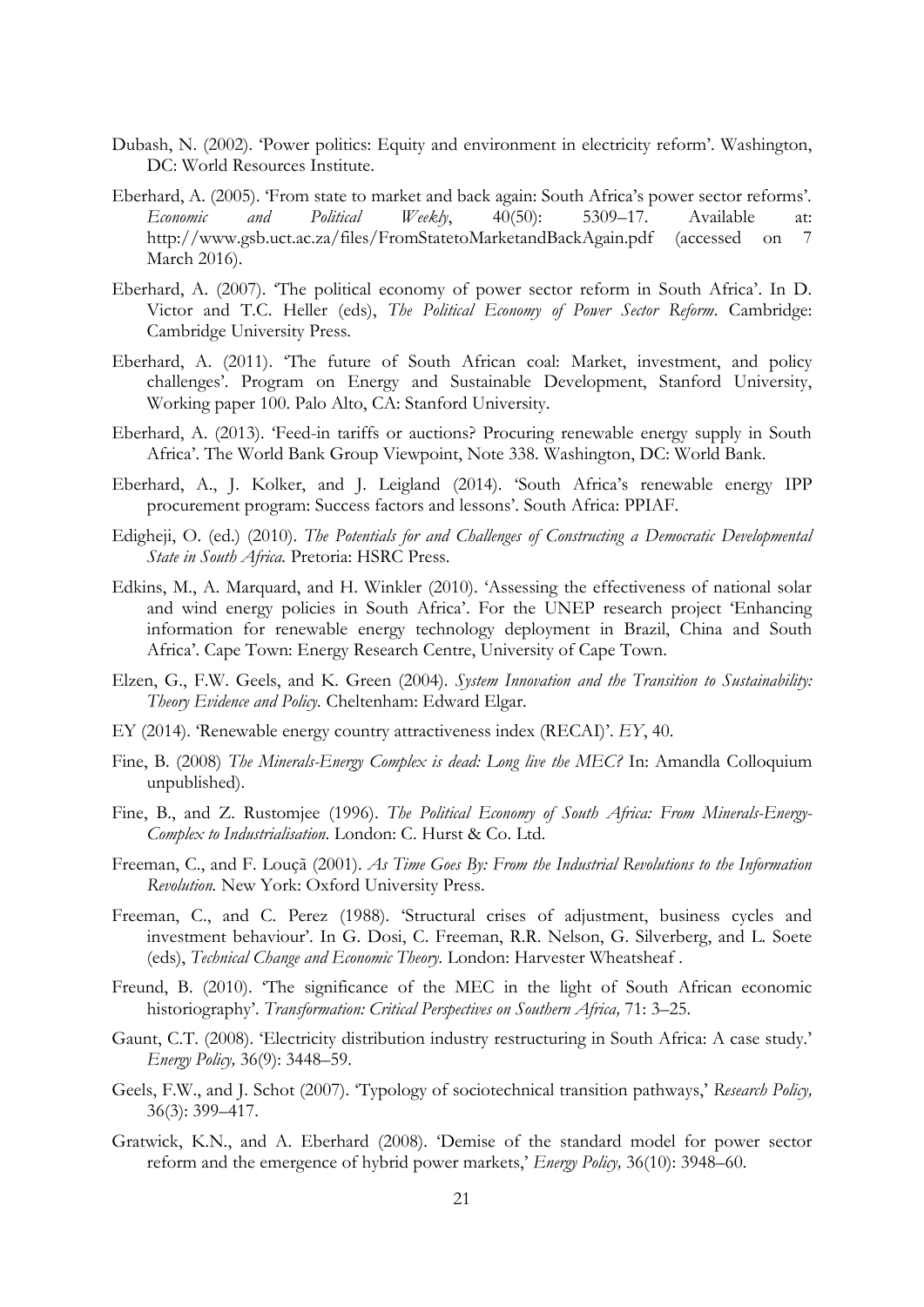- Gumede, W.M. (2007). *Thabo Mbeki and the Battle for the Soul of the ANC.* London/New York: Zed Books.
- Ham, C., and M. Hill (1993). *The Policy Process in the Modern Capitalist State,* 2nd edition. London: Harvester Wheatsheaf.
- Harvey, R. (2015). 'Mineral rights, rents and resources in South Africa's development narrative'. SAIIA Occasional Paper 224, November 2015. Johannesburg: SAIIA.
- Hughes, A. (2010). 'IRP 2010 Assumptions'. Cape Town: Energy Research Centre, University of Cape Town, Energy modelling and analysis group. Available at: [http://www.doe](http://www.doe-irp.co.za/hearing1/ENERGY_RESEARCH_CENTRE.pdf)[irp.co.za/hearing1/ENERGY\\_RESEARCH\\_CENTRE.pdf](http://www.doe-irp.co.za/hearing1/ENERGY_RESEARCH_CENTRE.pdf) (accessed on 12 September 2015).
- Hughes, T.P. (1983). *Networks of Power: Electrification in Western Society 1880–1930*. Baltimore, MD: Johns Hopkins University Press.
- IDASA, World Resources Institute, and Prayas Energy Group (2010). 'Electricity governance initiative of South Africa: The governance of power, shedding a light on the electricity sector in South Africa'. Pretoria: Electricity Governance Initiative. Available at: [http://electricitygovernance.wri.org/files/egi/EGI-SA%20report%20-](http://electricitygovernance.wri.org/files/egi/EGI-SA%20report%20-%20The%20Governance%20of%20Power%20%28Feb2010%29-cover.pdf) [%20The%20Governance%20of%20Power%20%28Feb2010%29-cover.pdf](http://electricitygovernance.wri.org/files/egi/EGI-SA%20report%20-%20The%20Governance%20of%20Power%20%28Feb2010%29-cover.pdf) (accessed on 7 March 2016).
- International Bank for Reconstruction and Development (IBRD) and Eskom Holdings Limited (2010). 'Loan agreement (Eskom Investment Support Project) between International Bank for reconstruction and development and Eskom Holdings Limited'. Available at: [http://www-](http://www-wds.worldbank.org/external/default/WDSContentServer/WDSP/IB/2010/08/03/000334955_20100803023838/Rendered/PDF/560090IPR0P11610request0no10RQ10103.pdf)

[wds.worldbank.org/external/default/WDSContentServer/WDSP/IB/2010/08/03/000334](http://www-wds.worldbank.org/external/default/WDSContentServer/WDSP/IB/2010/08/03/000334955_20100803023838/Rendered/PDF/560090IPR0P11610request0no10RQ10103.pdf) [955\\_20100803023838/Rendered/PDF/560090IPR0P11610request0no10RQ10103.pdf](http://www-wds.worldbank.org/external/default/WDSContentServer/WDSP/IB/2010/08/03/000334955_20100803023838/Rendered/PDF/560090IPR0P11610request0no10RQ10103.pdf) (accessed on 7 March 2016).

- International Energy Agency (IEA) (2011) 'World energy outlook'. Available at: [https://www.iea.org/publications/freepublications/publication/WEO2011\\_WEB.pdf](https://www.iea.org/publications/freepublications/publication/WEO2011_WEB.pdf) (accessed on 14 March 2016).
- International Energy Agency (IEA) (2014). 'Africa energy outlook'. Available at: [https://www.iea.org/publications/freepublications/publication/WEO2014\\_AfricaEnergy](https://www.iea.org/publications/freepublications/publication/WEO2014_AfricaEnergyOutlook.pdf) [Outlook.pdf](https://www.iea.org/publications/freepublications/publication/WEO2014_AfricaEnergyOutlook.pdf) (accessed on 7 March 2016).
- Keeley, J., and I. Scoones (2003). 'Knowledge, power and politics: Environmental policy processes in Africa'. In J. Keeley and I. Scoones (eds), *Understanding Environmental Policy Processes: Cases from Africa.* London: Earthscan.
- Mainstream Renewable Power (2010). 'IRP 2010 comments and inputs'. Presented to Department of Energy IRP2010 Hearings, Johannesburg, 2 December 2010. Available at: [http://www.doe-irp.co.za/irpJHB/MAINSTREAM\\_RENEWABLE\\_POWER.pdf](http://www.doe-irp.co.za/irpJHB/MAINSTREAM_RENEWABLE_POWER.pdf) (accessed on 2 September 2015).
- Mantshantsha, S., and N. Marrian (2015). 'Model and cost of nuclear not yet decided'. *Business Day*. Available at: [http://www.bdlive.co.za/business/energy/2015/08/31/model-and-cost](http://www.bdlive.co.za/business/energy/2015/08/31/model-and-cost-of-nuclear-not-yet-decided)[of-nuclear-not-yet-decided](http://www.bdlive.co.za/business/energy/2015/08/31/model-and-cost-of-nuclear-not-yet-decided) (accessed on 3 September 2015).
- Marais, H. (2011). *South Africa Pushed to the Limit: the Political Economy of Change*. London: Zed Books.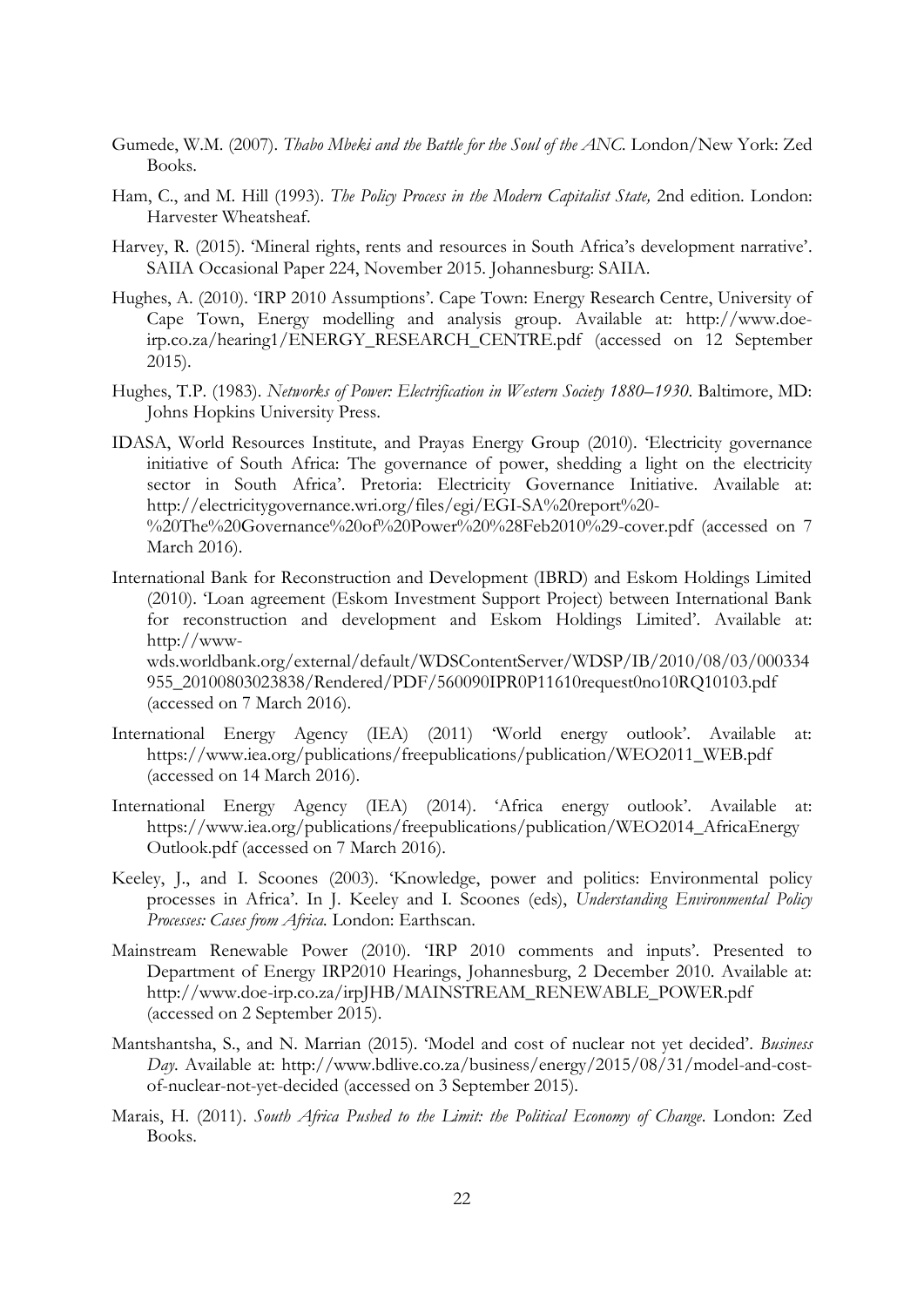- Marquard, A. (2006). 'The origins and development of South African energy policy'. Thesis presented for the degree of Doctor of Philosophy. South Africa: Faculty of Engineering and the Built Environment, University of Cape Town.
- Mazzucato, M. (2013). *The Entrepreneurial State*. London: Anthem.
- McDonald, D. (2009). 'Electric capitalism: conceptualising electricity and capital accumulation in (South) Africa'. In D. McDonald (ed.), *Electric Capitalism: Re-colonising Africa on the Power Grid*. Cape Town: HSRC Press.
- Meadowcroft, J. (2011). 'Engaging with the politics of sustainability transitions'. *Environmental Innovation and Societal Transitions*, 1: 70–5.
- Michie, J., and V. Padayachee (eds) (1997). *The Political Economy of South Africa's Transition.* London: the Dryden Press.
- Milonakis, D., and B. Fine (2009). *From Political Economy to Economics, Method, the Social and the Historical in the Evolution of Economic Theory.* London: Routledge.
- Moe, E. (2010). 'Energy, industry and politics: Energy, vested interests, and long-term economic growth and development'. *Energy*, 35: 1730–40.
- Mokyr, J. (1998). 'The political economy of technological change: Resistance and innovation in economic history'. In M. Bergand and K. Bruland (eds), *Technological Revolutions in Europe*. Cheltenham: Edward Elgar Publishers, pp. 39–64.
- Nakhooda, S. (2011). 'Empowering a sustainability transition? Electricity planning in a carbon constrained South Africa'. MSc thesis. London: London School of Economics and Political Science.
- NERSA (2008). *NERSA Consultation paper: Renewable energy feed-in tariff*. South Africa: NERSA.
- Newbery, D., and A. Eberhard (2008). 'South African network infrastructure review: Electricity, 2007'. South Africa: National Treasury and DPE, Government of South Africa.
- Olsen, S. (2007 19 Jul). 'Confidential memo to Jacob Maroga from Susan Olsen, Wingfield Consultancy, Warner New Hampshire, USA re: Issues for today's meeting regarding Generation Primary Energy'. Cape Town: Democratic Alliance.
- Padayachee, V. (2010). 'Re-introducing the minerals-energy complex'. *Transformation: Critical Perspectives on Southern Africa*, 71: 1–2.
- Paton, C. (2015a). 'Cabinet gives green light to nuclear procurement'. *Business Day.* Available at: [http://www.bdlive.co.za/business/energy/2015/12/14/cabinet-gives-green-light-to](http://www.bdlive.co.za/business/energy/2015/12/14/cabinet-gives-green-light-to-nuclear-procurement)[nuclear-procurement](http://www.bdlive.co.za/business/energy/2015/12/14/cabinet-gives-green-light-to-nuclear-procurement) (accessed on 05 February 2016).
- Paton, C. (2015b). 'Updated IRP may raise share of nuclear power'. *Business Day.* Available at: [http://www.bdlive.co.za/business/energy/2015/09/02/updated-irp-may-raise-share-of](http://www.bdlive.co.za/business/energy/2015/09/02/updated-irp-may-raise-share-of-nuclear-power)[nuclear-power](http://www.bdlive.co.za/business/energy/2015/09/02/updated-irp-may-raise-share-of-nuclear-power) (accessed on 3 October 2015).
- Paton, C. (2015c). 'Work drags on at key Eskom power projects'. *Business Day.* Available at: [http://www.bdlive.co.za/business/energy/2015/08/13/work-drags-on-at-key-eskom](http://www.bdlive.co.za/business/energy/2015/08/13/work-drags-on-at-key-eskom-power%20projects)[power projects](http://www.bdlive.co.za/business/energy/2015/08/13/work-drags-on-at-key-eskom-power%20projects) (accessed on 12 October 2015).
- Paton, C. (2015d). 'Key details of SA's nuclear plan kept under wraps'. *Business Day.* Available at: [http://www.bdlive.co.za/business/energy/2015/06/02/key-details-of-sas-nuclear](http://www.bdlive.co.za/business/energy/2015/06/02/key-details-of-sas-nuclear-procurement-plan-kept-under-wraps)[procurement-plan-kept-under-wraps](http://www.bdlive.co.za/business/energy/2015/06/02/key-details-of-sas-nuclear-procurement-plan-kept-under-wraps) (accessed on 2 February 2016).